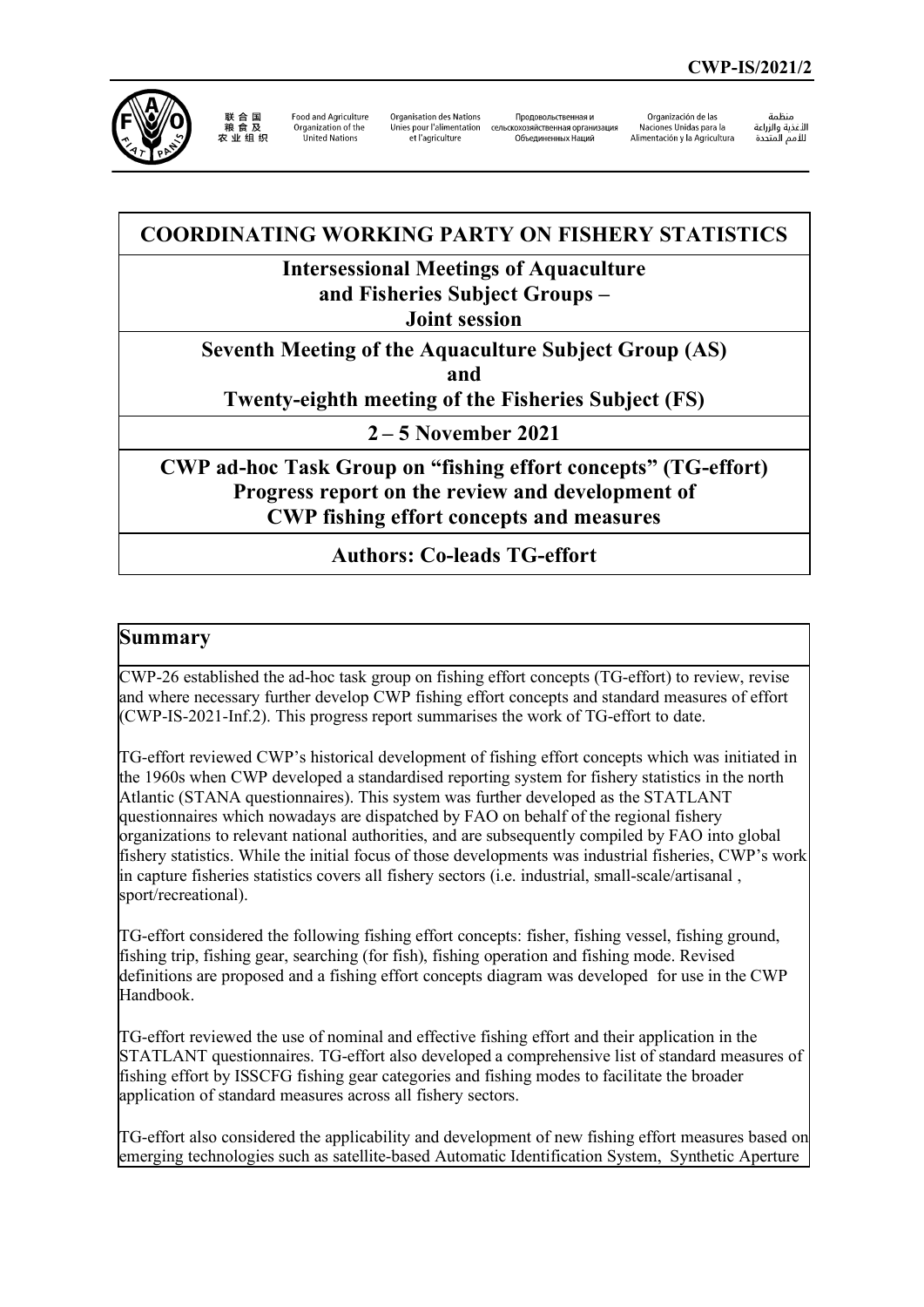Radar systems and Visible Infrared Imaging Radiometer Suite. That work is expected to continue up to CWP-27.

CWP Members are kindly invited to provide feedback on the work of TG-effort including the development of fishing effort concepts, standard measures of effort and new measures for emerging technologies.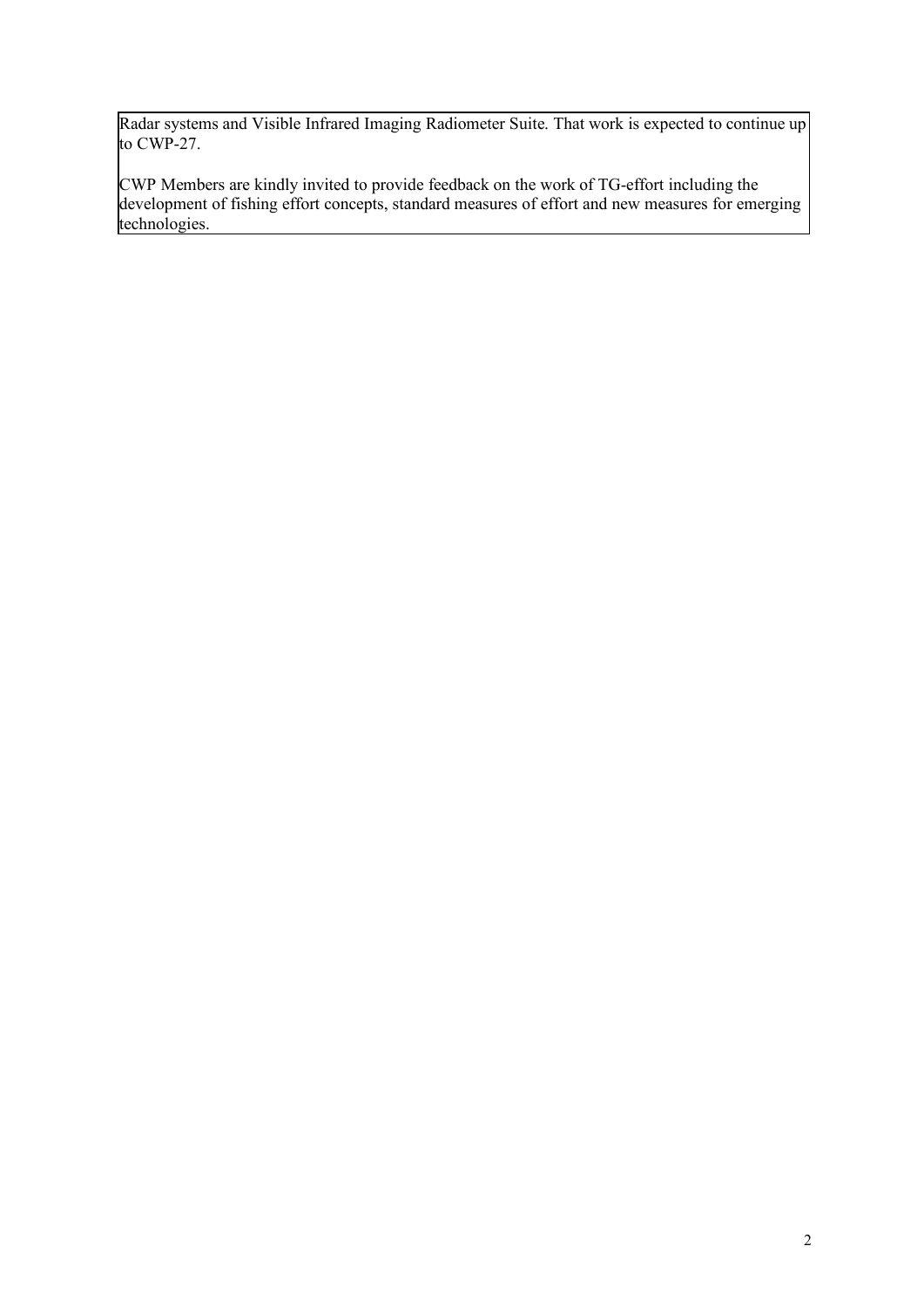### **1. Background**

- 1. The CWP Handbook (CWP, 2021) defines fishing effort in capture fisheries in terms of the amount of fishing gear of a specific type used on the fishing grounds over a given time period e.g. fishing day or the duration of a fishing operation, fishing activity or fishing trip. The time spent searching for fish is also taken into consideration. The measure of effort depends on the fishery and type of gear used. The term **nominal fishing effort** (or nominal effort) is generally used to quantify the unadjusted, total effort units exerted on a stock in a given time period. However, the impact of a unit of fishing effort on the fish populations and the ecosystem varies amongst vessels and/or fishers and depends on the gear deployed and the mode of fishing. As a result, effort measures are often adjusted to take account of differences in fishing power and efficiency and ensure proportionality with fishing mortality. Particularly when two or more kinds of gear are used or when the same gear is used for example by different classes of vessel, the respective efforts must be adjusted to some common standard prior to being aggregated across all classes. This measure of effort is termed **effective fishing effort** (or effective effort, also referred to as standard effort). Standard measures of effort for categories of fishing gear as currently defined in the International Standard Statistical Classification of Fishing Gear (ISSCFG, 2016) are listed below in Appendix 1.
- 2. Statistics on fishing effort and associated catch per unit of effort often underpin advice on the sustainable development and management of capture fisheries as they are key inputs into the various stock assessment and monitoring models. For biologists, a good measure of effort should be proportional to fishing mortality. For economists it should be proportional to the cost of fishing. CWP recognizes that fishing effort statistics are often required as detailed data (e.g. broken down by fishing fleet, gear, season, target species and geographic area or fishing zone) and national and regional fisheries organizations publish effort statistics in various forms. Recognizing that the concepts and definitions used to quantify fishing effort may differ between these organizations. In addition, fishing effort may be under-reported or not reported at all in some fisheries. As a result, varying measures of fishing effort may be compiled at national or regional levels and such differences may limit the compatibility of effort statistics and the exchange and wider use of these data in regional and global contexts.
- 3. CWP-26 (FAO, 2019a) established TG-effort to: (1) Review, revise and where necessary further develop CWP fishing effort concepts and associated diagram(s) and definitions including measures of nominal effort and effective effort, and elaborate their use in informing  $STATLANT<sup>1</sup>$  $STATLANT<sup>1</sup>$  $STATLANT<sup>1</sup>$  questionnaires, further building on the effort measures harmonization work initiated by the t-RFMOs (FAO, 2019b) (2) Review, further develop and define standard measures of effort for the categories of fishing gear in ISSCFG, taking account of emerging remote-sensing technologies and opportunities to develop new measures of effort. TG-effort will work in a global context and will need to consider all capture fishery sectors (i.e. industrial,

<span id="page-2-0"></span><sup>&</sup>lt;sup>1</sup> STATLANT system of questionnaires is a long-standing standardized statistical inquiry developed by the CWP for the submission of national catch and effort data to international organizations by national statistical offices (http://www.fao.org/cwp-on-fishery-statistics/handbook/introduction/data-collection-systems/en/).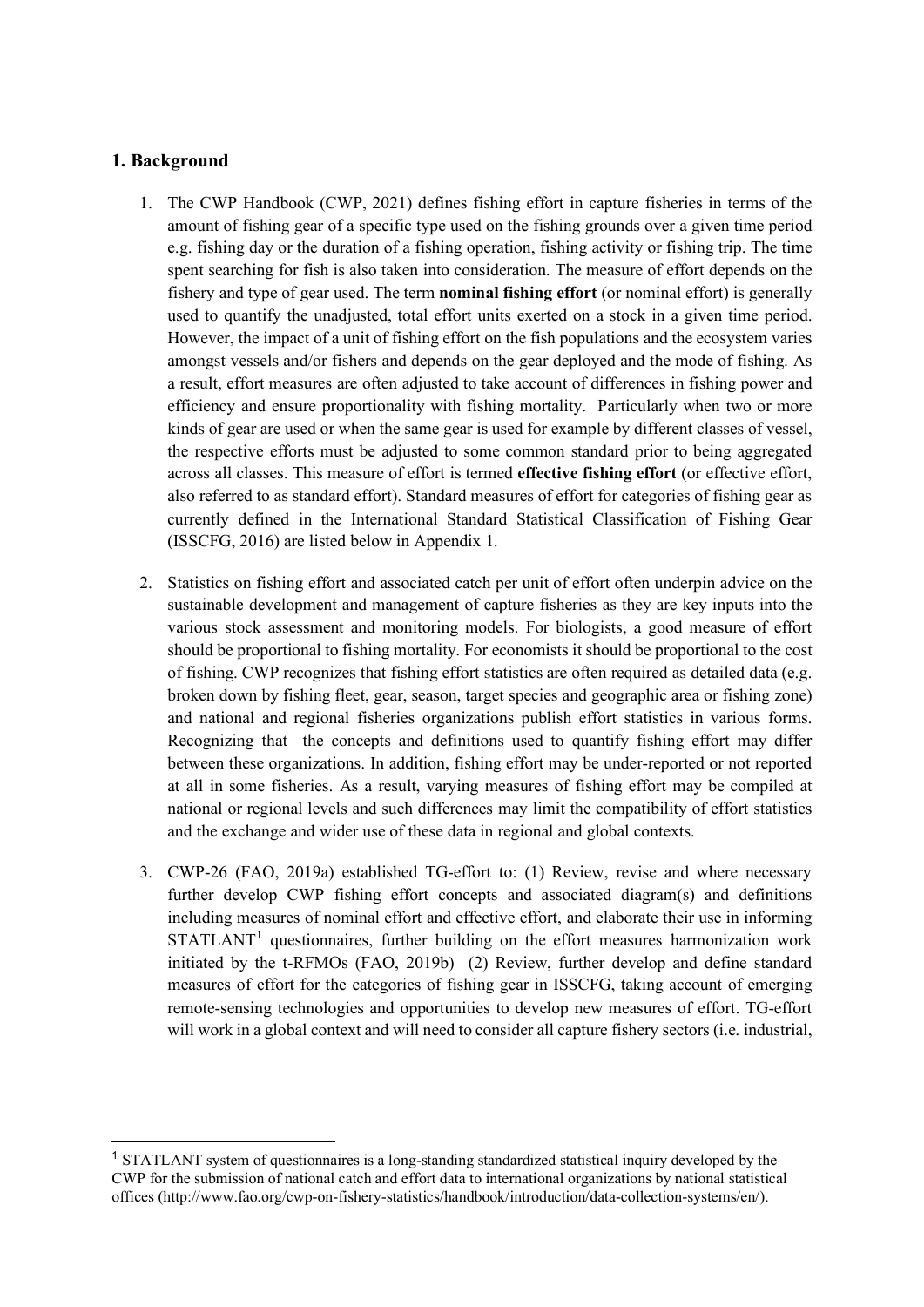small-scale/artisanal<sup>[2](#page-3-0)</sup>, sport/recreational) as well as fishing which does not involve the use of vessels (i.e. land-based fishing) or designated ports.

4. TG-effort held a joint online meeting with the ad-hoc task group on catch concepts (TG-catch) on 6 July 2021, to initiate the program of work and tasks required for both TGs and to ensure any potential overlap in activities or discussions between these TGs is fully noted. The meeting was scheduled for the nominated participants of both TGs (GFCM, NAFO, IOTC, ICCAT, ICES, SEAFDEC and WECAFC). However, the meeting was open to all interested parties to contribute to the discussion and contribute to the work of the TGs. Following that meeting, TG-effort continued reviewing and developing fishing effort concepts<sup>[3](#page-3-1)</sup> (objective 1 above) and detailed measures of effort (objective 2). Progress with this work is reported in this document.

# **2. CWP historical fishing effort concepts and definitions**

- 5. Since the 1960s, the CWP supported by the participating organizations has facilitated an international and inter-organization forum for agreeing common definitions, classifications and standards for the collection of fishery and aquaculture statistics. CWP has developed common procedures for statistics collation which have streamlined the collation process and reduced the burden on national fisheries statistical offices. It has provided technical advice on fishery statistical matters to participating organizations and has facilitated the publication of methodological and reference documents. In the process the CWP has shaped the statistical programs of all participating organizations to some extent, and those of FAO in particular, while leaving organizations with complete autonomy in their areas of responsibility.
- 6. By integrating and coordinating the statistical programs among organizations, the CWP made possible the standardization of statistical reporting systems, resulting in the adoption of a reduced number of questionnaires. The early work of the CWP focused on the development and improvement of Atlantic fishery statistics, and the procedures and concepts served as models for fishing areas elsewhere. Standardised fishery catch and effort questionnaires developed by the CWP in the early 1960s for reporting fishery statistics in the north Atlantic (STANA questionnaires), subsequently further developed as the STATLANT questionnaires, are regularly dispatched by FAO on behalf of the regional fishery organizations to the relevant national authorities (FAO, 1995). These questionnaires are compiled by FAO into global fishery statistics.
- 7. While developing standardised fishery catch and effort questionnaires, CWP made several provisions for reporting effort including the following:
	- CWP-7 (FAO, 1972) noted that 'searching time' had always been considered an integral part of what had been defined as 'fishing time' when expressed in 'days fished'. In addition, regional agencies had expressed the wish to continue to have the amount of 'searching time' included in 'fishing time' but also to be able to differentiate between 'searching time' and 'fishing time' and report these separately. As a result, CWP

<span id="page-3-0"></span><sup>&</sup>lt;sup>2</sup> Small-scale/artisanal fisheries refer to fisheries which operate on a small spatial scale and/or use relatively low levels of technology (artisanality) (refer for example http://www.oceansatlas.org/subtopic/en/c/1421/).

<span id="page-3-1"></span><sup>&</sup>lt;sup>3</sup> The revised CWP Handbook (CWP, 2021) defines a 'statistical concept' as a representation of a notion or entity based on a unique set of characteristics which defines a statistical measure, dimension or domain, and which has been developed by CWP or recommended by CWP for use.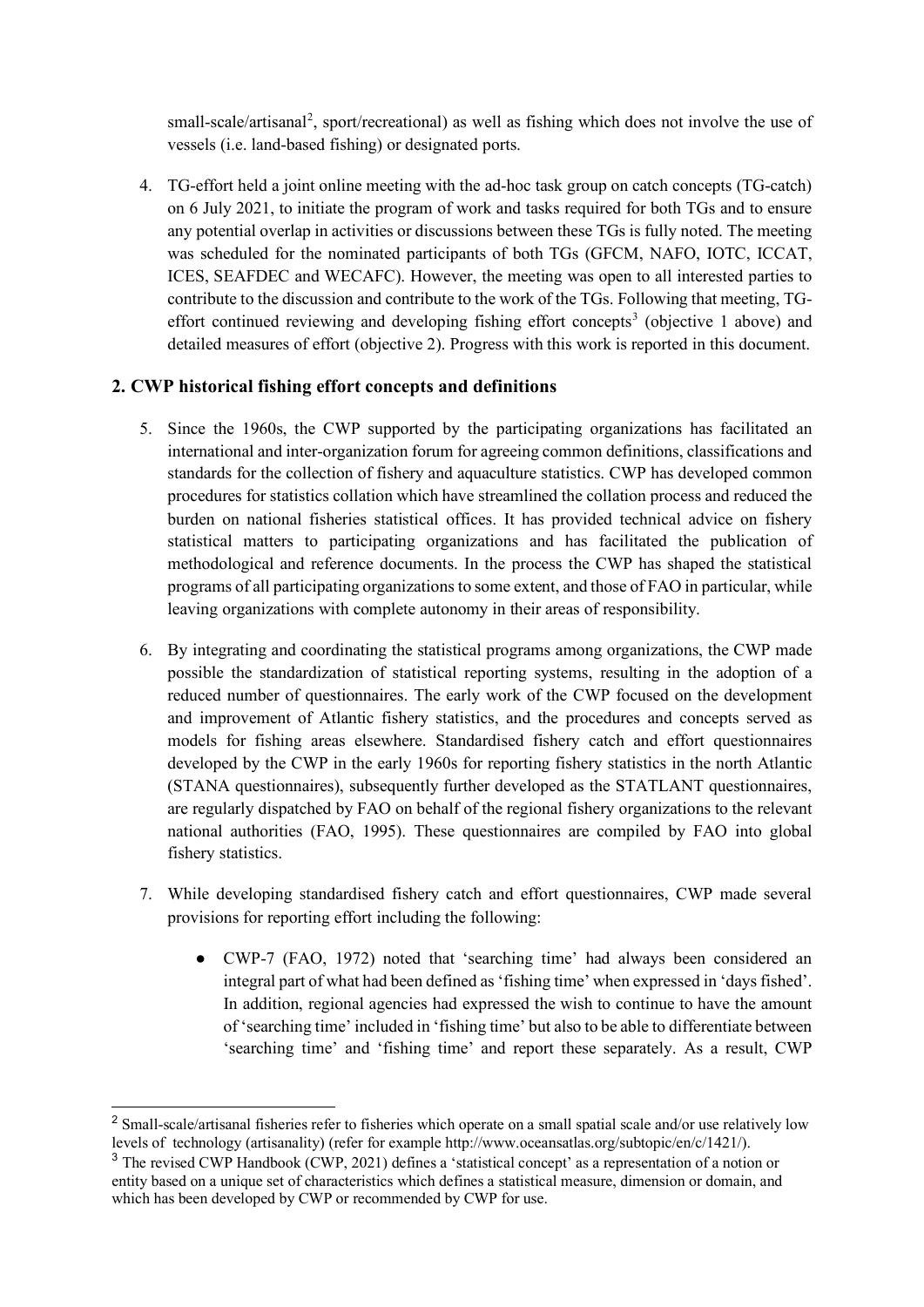recommended that 'searching time' be reported separately in addition to including it as an integral part of 'fishing time' when the latter is expressed in 'days fished'.

● CWP-8 (FAO, 1974) reviewed the definition of 'days on ground' which was being used in reporting Atlantic fishery statistics. 'Days on ground' was defined as follows:

Days on ground: the number of days (24-hour periods, reckoned from midnight to midnight) in which the craft was on the fishing ground, and included in addition to the 'days fishing' and 'searching' also all the other days while the craft was on the ground.

CWP considered that such a definition was adequate, but that each agency should define the concept of 'fishing ground' within its own management regime when attempting to collect these statistics for purposes of management on an effort basis. CWP-8 further noted that for some gear categories there was a need for further studies to clarify in terms of biological effect (fishing mortality), as well as in terms of practicability, the best effort unit. Fishing effort units to be reported in the STATLANT system were listed for each relevant gear category (FAO, 1974, Appendix 7 'Proposals For Fishing Effort Measures By Gear Category'). Although this list tended to set up the various options in order of priority, the CWP-8 discussions indicated that the order of priority varied somewhat between the agencies due to the nature of the various regional fisheries. Also, the agencies, although generally requesting more than one measure of effort for each category, did not necessarily request the same set of measures for each gear category. CWP requested that each agency collecting statistics clearly indicate the measures which they wished recorded. Definitions for fishing effort measures by gear categories were updated at CWP-9 (FAO, 1977, Appendix 8).

- CWP-9 (FAO, 1977) also noted that the extension of national jurisdictions was expected to lead to an increased reliance on logbooks in the management of fisheries. CWP thus, thought it useful to identify components of a logbook which were necessary for the retrieval of data essential for management purposes. However, no proposal for a standard logbook was made since national considerations could greatly affect the type and format of logbook used. In considering the essential elements of a logbook, CWP recognized that logbooks served two main functions: (1) providing a tool in the enforcement of fishing regulations, and (2) informing a method of collecting primary fishery statistics. In certain circumstances, these two functions may not be reconcilable within a single logbook format but it was believed that this generally should not present a major problem.
- 8. During CWP-10 (FAO, 1980), CWP-11 (FAO, 1982) and CWP-12 (FAO, 1984) and associated intersessional periods further work was undertaken in developing general guidelines for logbooks and related systems. The published guidelines for logbooks (Pope, 1986), considered a primary reference for collection of logbook information, referred to the collection of detailed data on vessels, trips and fishing. The measures of effort associated with these data were: searching time, number of sets, number of effort units, number of hours fished, number of days fished, number of days on ground, number of days absent from port, number of trips made. In addition, the guidelines included a list of standard effort measures by fishing gear categories as reflected in the CWP-9 report tables (FAO, 1977). CWP standard effort measures by fishing gear category have since been further developed and expanded by others (FAO, 1999; Halls et al., 2005; refer also excel file 'TG-effort review of CWP fishing effort concepts' for a timeline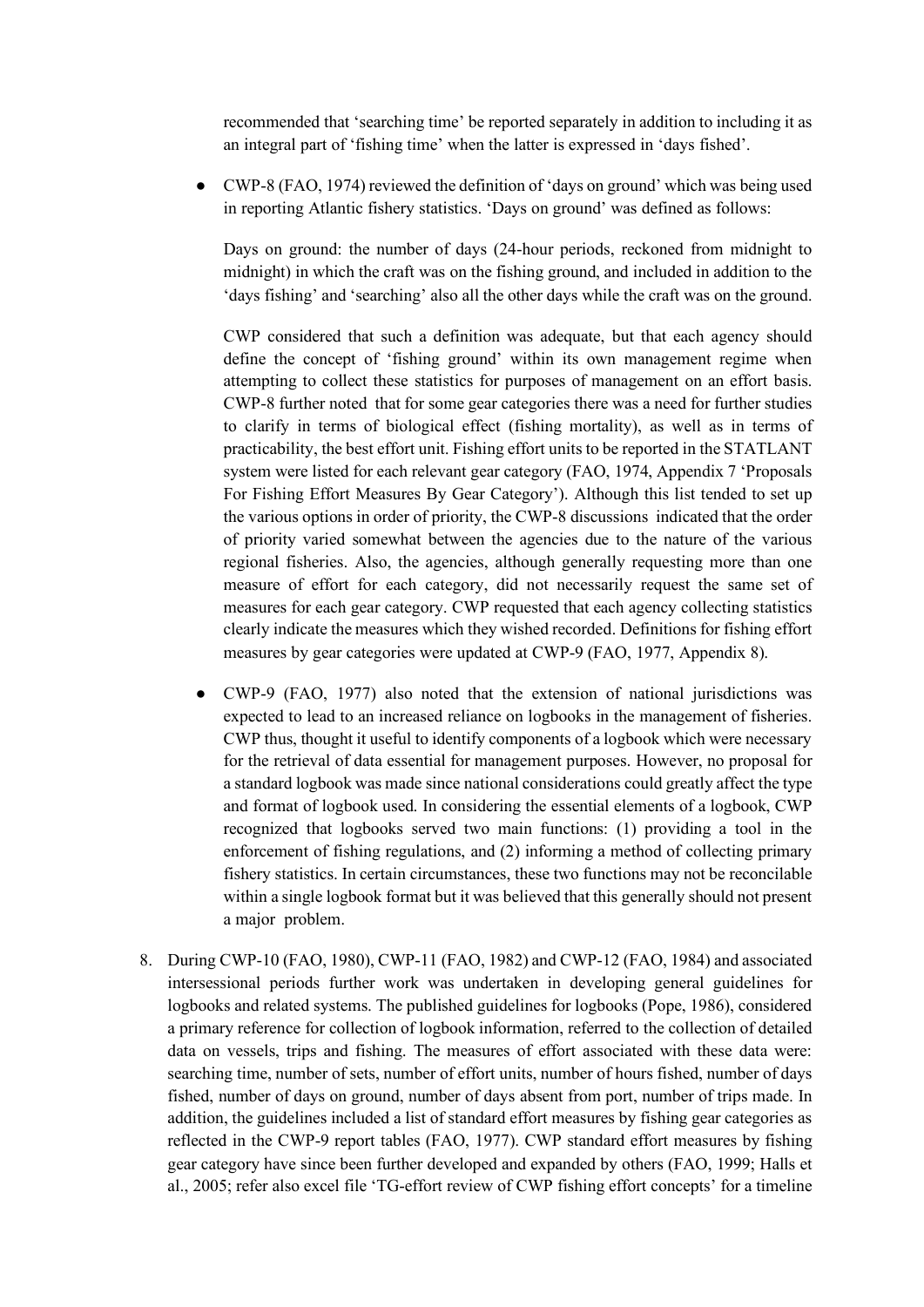and summary of developments, available on request) and the current list with definitions is provided in Appendix 1 (below).

9. More recently, the CWP ad-hoc Task Group on reference harmonization for capture fisheries and aquaculture statistics (TG-RH), established in the CWP 25th session, organized a workshop with a focus on Tuna fisheries statistics. The TG aims at establishing the CWP standard for reference harmonization, a unified data structure composed of harmonized statistical concepts and definitions to meet the needs of CWP parties and countries for data reporting and interoperability across different organizations' databases. CWP parties participated in the activities of the TG and presented their definitions of catch and effort used in the data collection frameworks. The technical workshop on global harmonization of tuna fisheries statistics (t-RFMO workshop) (FAO, 2019b) led to proposals on data structures standard of reference harmonization, and produced an inventory of the commonly used effort measures in combination with gear used across t-RFMOs. Proposals for revising CWP handbook's definition of fishing effort, its categories and combinations with gears were submitted to the CWP-26 (CWP, 2019a) for review by all CWP parties and endorsement. A proposal for global guidelines for capture fisheries logbooks during the 26th session have extended the work on refining, developing and harmonizing fishing effort concepts in support of the work of CWP.

# **3. CWP use of fishing effort in STATLANT questionnaires**

- 10. The STATLANT system of questionnaires provides for the reporting of fishing effort statistics at four levels (categories) of precision (e.g. CWP, 2021). From a practical level, the STATLANT system provides a way of reporting effort at the most basic level. CWP has defined three main levels of precision (categories A, B and C) and an additional level (D) as follows:
	- Category A refers to a detailed unit of measure, e.g. hours fished or number of sets, etc. These units of measure will vary with the gear used (refer Appendix 1)
	- Category B refers to the number of days fished, i.e. the number of days on which fishing took place. For those fisheries in which searching is a substantial part of the fishing operation, days in which searching occurred, but no fishing took place should be included in the number of days fished.
	- Category C refers to the number of days on the fishing ground in addition to days fishing and searching; here all other days while the vessel was on the fishing ground should be indicated.
	- Category D (specifically for STATLANT form B21) uses the percent of pro-rated effort to estimate the percentages of the catches when data are incomplete.
- 11. The STATLANT approach for reporting effort was further considered in 2018 when the t-RFMOs at a technical workshop on global harmonization of tuna fisheries statistics (FAO, 2019b) proposed revisions to the CWP definitions for fishing effort to include and harmonize effort measures used by the t-RFMOs (Appendix 2 below). This proposal included:
	- Combining the three categories A, B and C above into a single comprehensive list of fishing effort measures which would include the number of days fished (B) and number of days on the fishing ground C)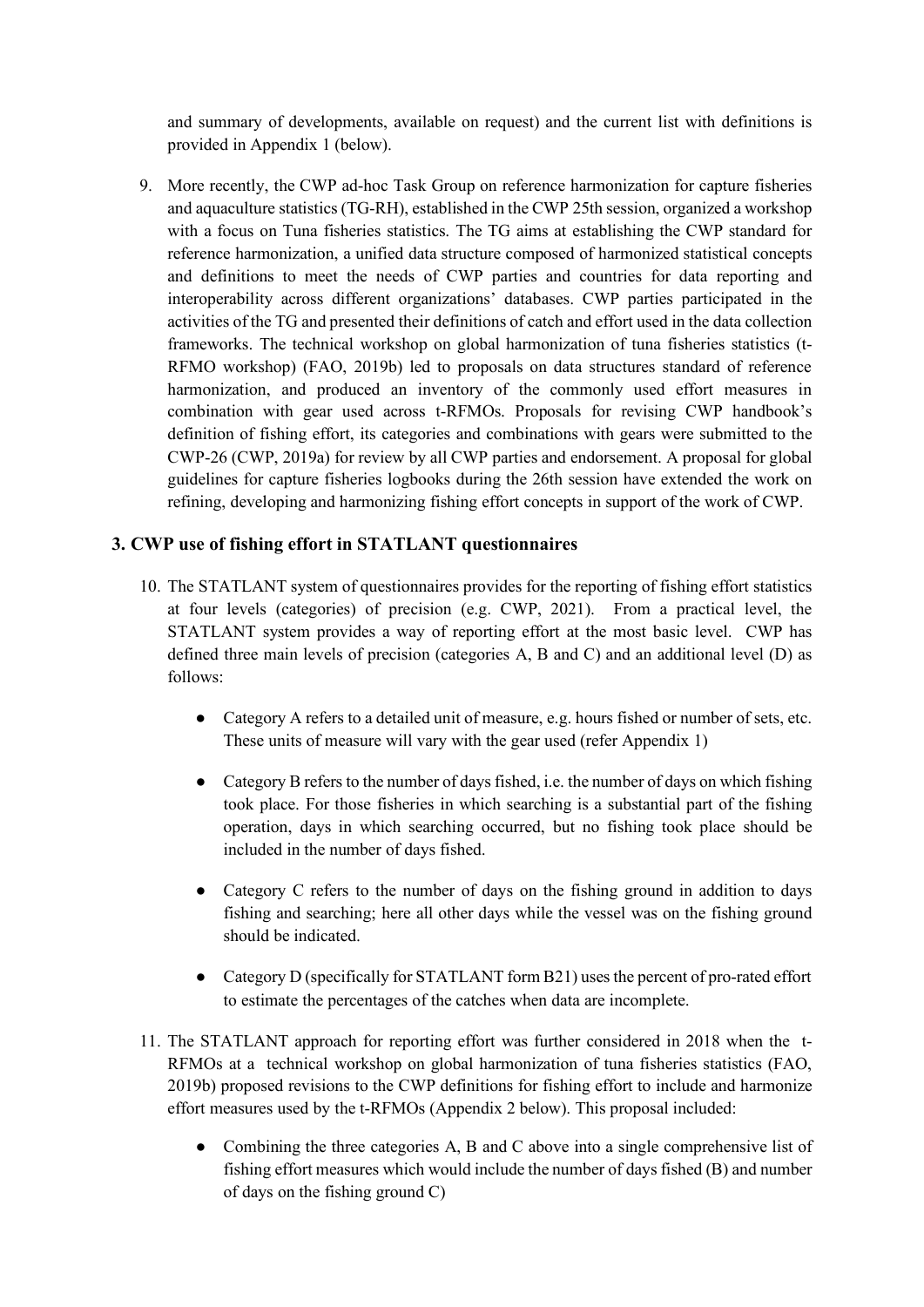- Developing a fishing practice data structure module (referred to TG-RH2) that combines the concepts of fishing gear (based on ISSCFG) and fishing mode.
- 12. The t-RFMO workshop also proposed including a module on fishing practice that combines two concepts fishing gear and fishing mode in the data structure "catch and effort". Fishing mode accounts for the three modes generally used when fishing with a purse seine: freeschool/unassociated (i.e. fishing on schools not associated with floating objects); associated (i.e. fishing on schools associated with floating objects; both/mixed (i.e. fishing on unassociated and associated schools). Workshop participants agreed to work after the workshop to finalize the definition used in the fishing practice and inventory of fishing mode.
- 13. CWP-26 welcomed the t-RFMOs proposals and additionally requested that this work be extended to the other RFBs with particular consideration of small-scale fisheries (FAO, 2019a). Towards this goal, CWP-26 established an ad-hoc task group, TG-effort, to progress this work.

*[TG-effort may consider this matter further in the intersession period to CWP-27.]*

# **4. Further development of fishing effort concepts**

14. Towards the need to characterize world capture fisheries and aquaculture from a global/regional view, statistical programs of national fisheries must utilize a common set of regional/interregional standards which apply internationally recognized definitions, classifications, and codes. Towards this need the CWP handbook<sup>[4](#page-6-0)</sup> provisions for various statistical concepts associated with fishing effort, including fishing vessel, fishing ground, fishing trip, fishing day, fishing gear and searching (for fish). These concepts have been used inter alia to develop the measures of fishing effort and are presented in Appendix 1. TG-effort reviewed these concepts and provided additional clarification in the following section. In doing so, TG-effort acknowledges that needs exist on multiple levels: the need to maintain continuity and consistency in the reporting of effort statistics, ensure comprehensive coverage of fishing effort across all capture fishery sectors, fishing gears and fishing modes, and facilitate the integration of any new concepts and measures with current and established reporting practices.

### **4.1 Fisher**

- 15. Historically CWP has focussed on the socio-economic statistics from fishers who derive a livelihood or revenue from fishing activities. Fishing activities encompass a broad range of activities and, for example, NAFO defines fishing activities as 'the harvesting or processing fishery resources, landing or transhipping of fishery resources or products derived from fishery resources, or any other activity in preparation for, in support of, or related to the harvesting of fisheries resources in the Regulatory Area, including the actual or attempted searching for, catching or taking of fishery resources; any activity that can reasonably be expected to result in locating, catching, taking, or harvesting of fishery resources for any purpose; and any operation at-sea in support of, or in preparation for, any activity described in this definition, but does not include any operations related to emergencies involving the health and safety of the crew members or the safety of a vessel' (Article 1.5 of its Conservation and Enforcement Measures).
- 16. CWP has defined full-time, part-time and occasional fishers as follows (CWP revised Handbook): full-time fishers receive at least 90% of their livelihood from fishing or spend at

<span id="page-6-0"></span><sup>4</sup> http://www.fao.org/cwp-on-fishery-statistics/handbook/en/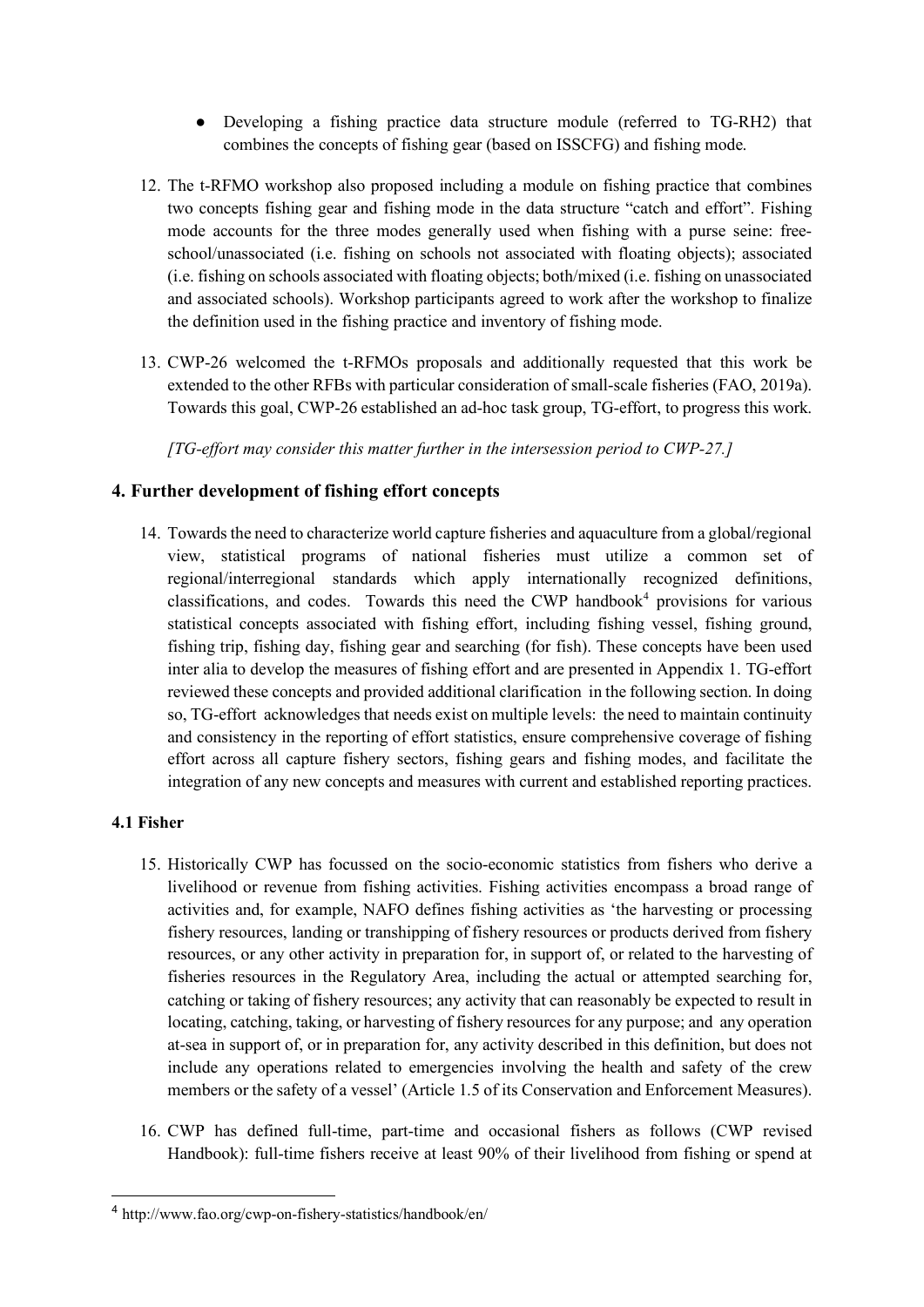least 90% of their working time in that occupation; part-time fishers receive at least 30% but less than 90% of their livelihood from fishing or spend at least 30% but less than 90% of their working time in that occupation; occasional fishers: receive under 30% of their livelihood from fishing or spend under 30% of their working time in that occupation. However, it is also recognized that fishing activities may be carried out for other purposes such as sport or recreation which may not generate a revenue. Based on these considerations, TG-effort proposes to define a fisher as follows:

Fisher (concept): a person who engages in fishing activities for the purpose of deriving a livelihood or revenue or pursuing sport or recreation. A full-time, part-time or occasional fisher receives some or all of their livelihood from fishing or spends some or all of their working time in that occupation. A sport or recreational fisher (or angler) conducts fishing in pursuit of sport or recreation.

#### **4.2 Fishing vessel**

17. CWP has developed the International Standard Statistical Classification of Fishery Vessels (ISSCFV) (FAO, 2021) which provides a global structure for the classification of fishery vessels including fishing vessels. In doing so, CWP distinguishes between a fishery vessel (or fishery fleet) and a fishing vessel, and these concepts are defined as follows (CWP revised Handbook): fishery vessel is a mobile floating platform of any kind and size, operating in fresh, brackish or marine waters which is used for catching, harvesting, searching, transporting, landing, preserving and/or processing fish, shellfish and other aquatic organisms, residues and plants; fishing vessel: is a [fishery] vessel engaged only in catching operations. Based on these definitions, the stand-alone CWP definition for a fishing vessel is as follows:

Fishing vessel: a mobile floating platform of any kind and size, operating in fresh, brackish or marine waters which is used for catching fish, shellfish and other aquatic organisms, residues and plants.

- 18. CWP defines a non-fishing vessel as a vessel performing other functions related to fisheries, such as supplying, protecting, rendering assistance or conducting research or training.
- 19. Fishery and fishing vessels may be characterised inter alia by their type (ISSCFV classification), tonnage, length, powered or not-powered, and decked or undecked (CWP revised handbook).
- 20. The ISSCFV classifies fishing vessels (e.g. trawler, seiner, longliner) and vessels supporting fishing related activities (e.g. mothership, reefer, support vessel, research vessel, patrol vessel) using terminology in line with international instruments such as the Port State Measure Agreement (PSMA). PSMA defines a vessel as any vessel, ship or another type of boat used for, equipped to be used for, or intended to be used for, fishing or fishing related activities.
- 21. Other agencies may use different definitions. For example, the FAO glossary defines a fishing vessel as any vessel, boat, ship, or other craft that is equipped and used for fishing or in support of such activity. For management purpose, particularly for monitoring and surveillance, a fishing vessel may be considered to include any vessel aiding or assisting one or more vessels at sea in the performance of any activity relating to fishing, including, but not limited to, preparation, supply, storage, refrigeration, transportation, or processing (e.g. mother ships).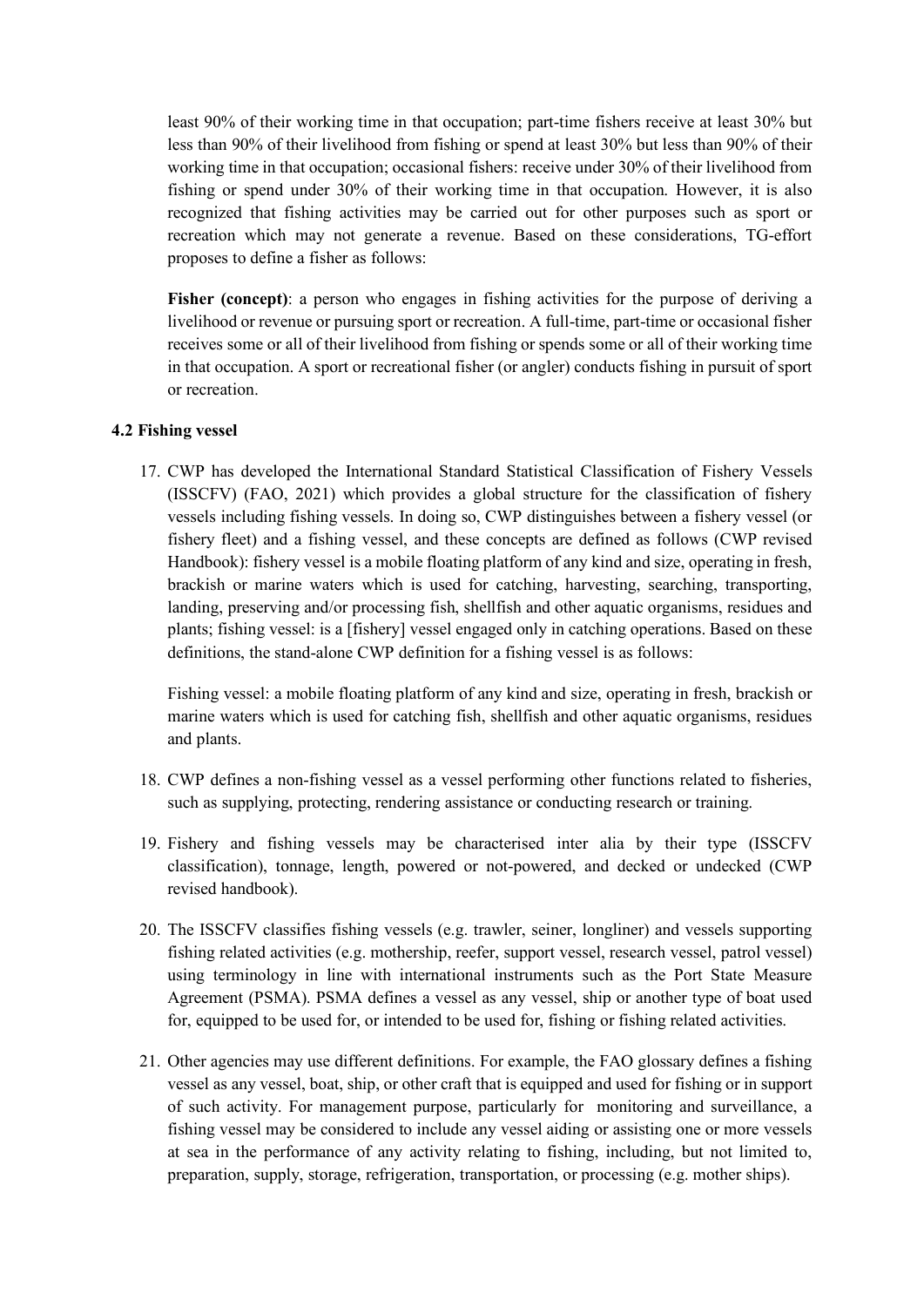22. Based on these considerations, TG-effort proposes to define a fishing vessel as follows:

**Fishing vessel (concept)**: a vessel, ship, boat or other type of craft used for, equipped to be used for, or intended to be used for, fishing or fishing related activities. A fishing vessel may be powered or unpowered, and decked or undecked and a classification of fishing vessels is provided in the International Standard Statistical Classification of Fishery Vessels (ISSCFV) (FAO, 2021)

23. Based on ISSCFV, TG-effort also proposes to define a fishery-support vessel as follows:

Fishery-support vessel: a vessel, ship or boat performing non-fishing functions related to fisheries, such as re-supply, transportation and refrigeration, factory processing, fishery patrol, search and rescue, research or training.

24. Also based on ISSCFV, TG-effort noted that the term 'fishery vessel' includes both fishing vessels and fishery-support vessels (as defined above).

### **4.3 Fishing ground**

- 25. A fishing ground is generally understood to represent a geographic location where fishing takes place. This location may be further defined by the depth range or zone where fishing occurred and whether fishing was pelagic, semi-pelagic or on the bottom. For example, a fishing ground may represent a local reef, a patch of water, or a fishing zone or area.
- 26. For statistical purposes, CWP uses the FAO major fishing areas (refer http://www.fao.org/fishery/area/search/en). These fishing areas (or statistical areas) are arbitrary areas with boundaries determined in consultation with international fishery agencies on various considerations, including: the boundary of natural regions and the natural divisions of oceans and seas; the boundaries of adjacent statistical fisheries bodies already established in inter-governmental conventions and treaties existing national practices; national boundaries; the longitude and latitude grid system; the distribution of the aquatic fauna; the distribution of the resources; and the environmental conditions within an area. The rationale of the FAO major fishing areas has been that the areas should, as far as possible, coincide with the areas of competence of fishery commissions when existing. This system facilitates comparison of data, and improves the possibilities of cooperation in statistical matters in general. For statistical purposes, 27 major fishing areas have been internationally established to date: 8 major inland fishing areas covering the inland waters of the continents, and 19 major marine fishing areas covering the waters of the Atlantic, Indian, Pacific and Southern Oceans with their adjacent seas.
- 27. CWP also recognises other fishing areas which may be considered as 'grounds' including marine waters (oceans and seas including adjacent saltwater areas), inland waters (lakes, rivers, brooks, streams, ponds, inland canals, dams, and other land-locked usually freshwater waters such as the Caspian Sea, Aral Sea, etc.) and water jurisdiction areas.
- 28. CWP follows the UNCLOS definitions for water jurisdiction areas (United Nations, 1982) which are summarised in the revised handbook (CWP, 2021) as follows:
	- Internal waters and archipelagic waters (waters of the sea on the landward side of the baseline used by the national authorities of the coastal country to measure further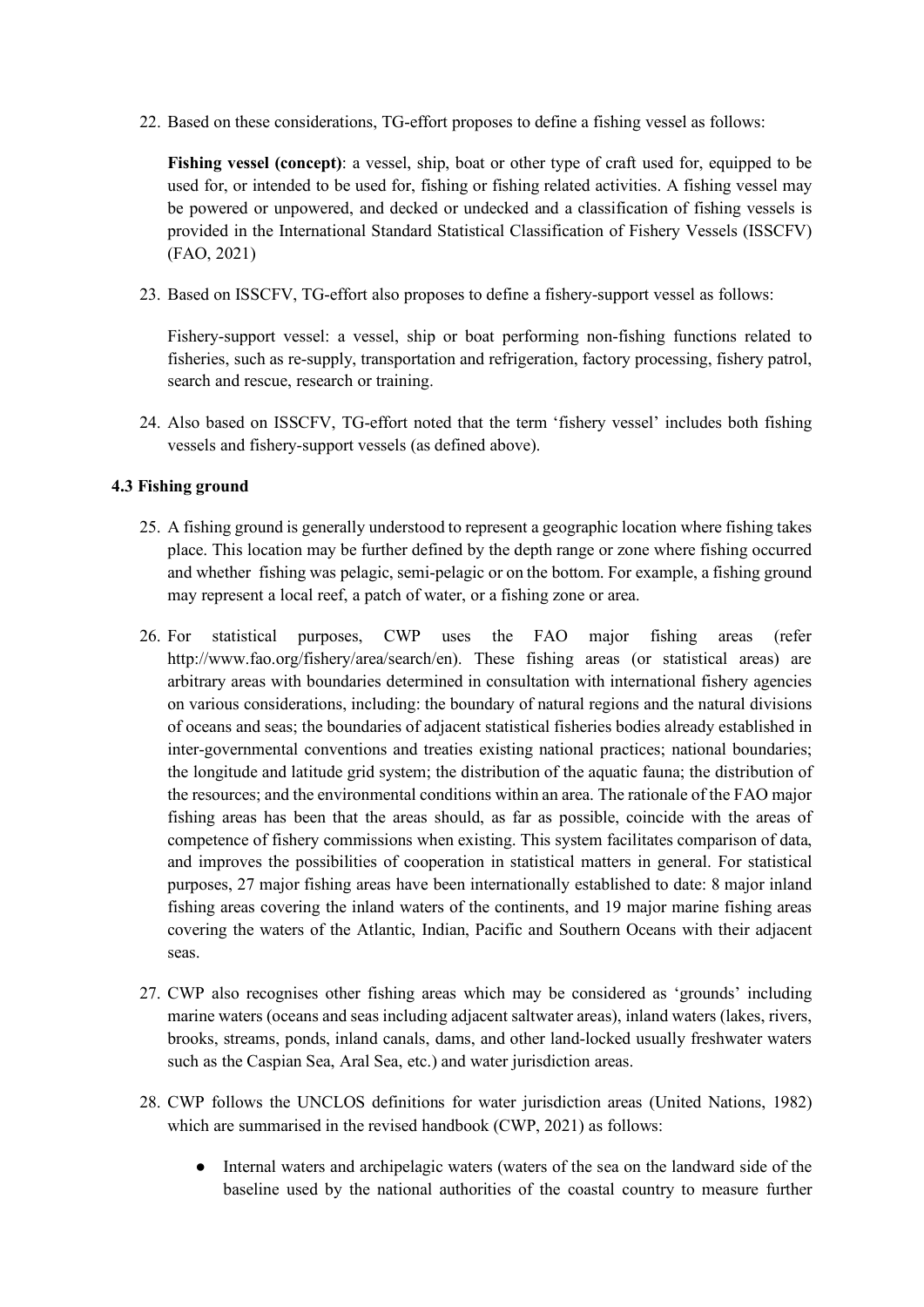seawards the width of the territorial sea and any adjacent marine waters, whether salt, brackish, or fresh in character)

- Territorial sea (a band of 12 nautical miles in width seaward calculated from the baseline<sup>[5](#page-9-0)</sup>. Internal waters/archipelagic waters are not part of a territorial sea)
- Contiguous zone (a band extending from the outer limit of the territorial seas up to a limit of 24 nautical miles from the baseline)
- Exclusive economic zone (EEZ) (a band extending from the territorial sea up to a limit of 200 nautical miles seaward, or in some cases up to the outer limit of the continental shelf if it goes beyond 200 nautical miles. EEZs give nations sovereign rights for exploring and exploiting marine resources below the level of the sea, including fishing activities)
- International waters, high seas and Areas Beyond National Jurisdiction (ABNJ) (the water column beyond the EEZs).
- 29. Based on these considerations, TG-effort proposes to define a fishing ground as follows:

**Fishing ground (concept)**: a geographic location where fishing takes place. This location may be further defined by the water jurisdiction area, FAO major fishing area, depth range, zone or feature where fishing occurs.

#### **4.4 Fishing trip**

30. The concept of a fishing trip is implied in the CWP definitions of the fishing effort measures 'number of fishing trips' and 'number of days absent from port' (Appendix 1). According to these definitions, a fishing trip may be defined as follows.

Fishing trip: a voyage during which fishing took place, beginning on the day the vessel sailed from port and ending on the day the vessel returned to port, excluding the day(s) of landing if landing after the day of return to port.

31. This definition of a fishing trip historically has focused on industrial fishing and assumes that the trip begins and ends in the port, and that a fishing vessel is used for the trip. As such, this definition may not be suited to small-scale/artisanal or sport/recreational fisheries where a trip does not involve a port and/or a vessel is not used. Consideration may also need to be given to the use of 'motherships' and the application of a fishing trip in that context. In addition, a fishing trip may be defined in accordance with specific regulatory requirements, for example a trip which includes 'the time from [a vessel's] entry into until its departure from the Regulatory Area and continues until all catch on board from the Regulatory Area is unloaded or transhipped' (NAFO Conservation and Enforcement Measures, Article 1.7, 2022). This NAFO definition is based on the fact that some NAFO authorized vessels are also NEAFC authorized vessels and these vessels may fish in both jurisdictions in one continuous voyage. Ending a fishing trip at the point of beginning a transhipment (to a carrier vessel at sea), is important to cater for the independent monitoring of the transhipped catch to be compared to the vessel's record of trip catch.

<span id="page-9-0"></span><sup>5</sup> In some cases a territorial sea may extend to 3 miles only.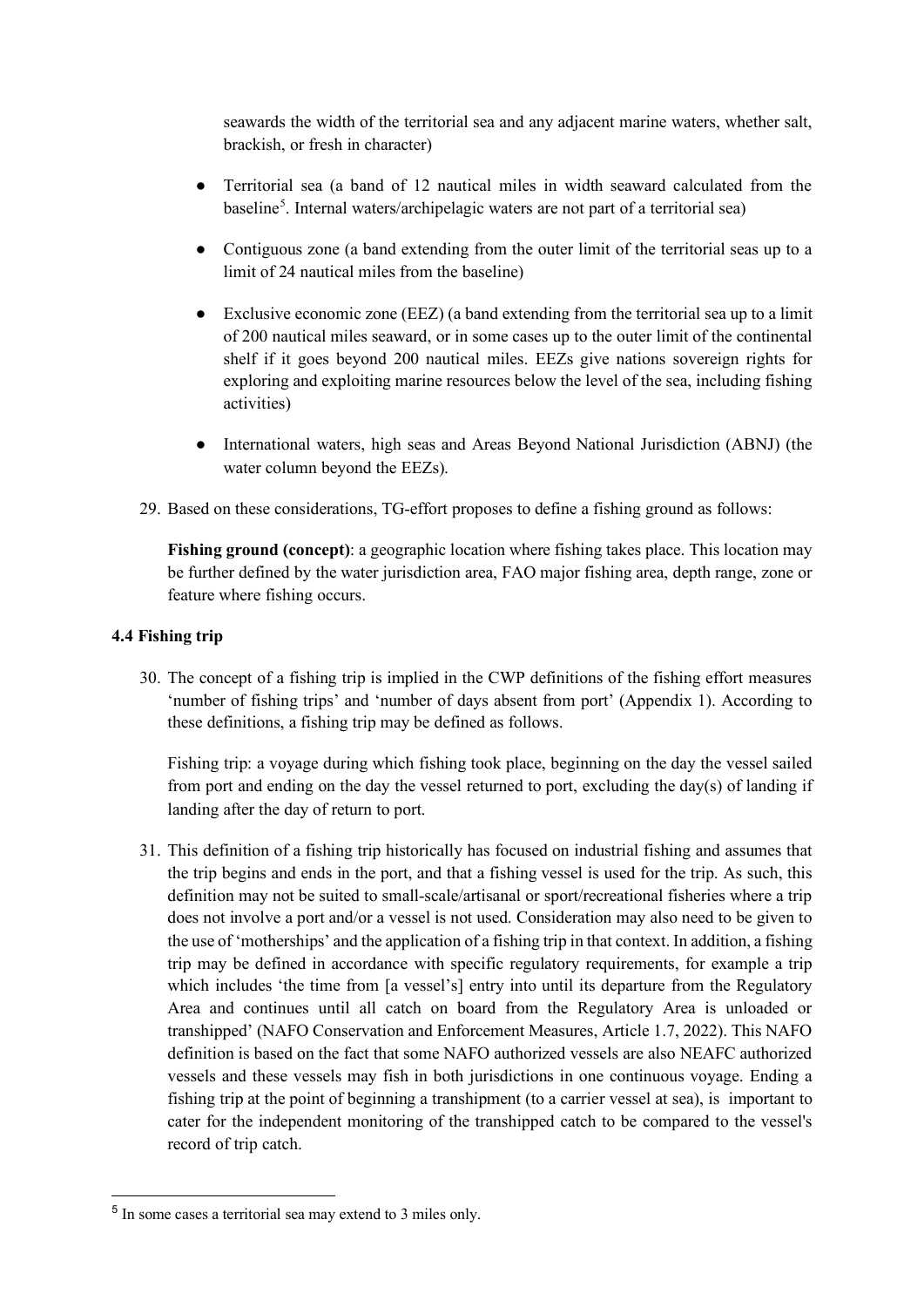- 32. Industrial fisheries generally operate from a designated port or ports, where a port is a location with permanent facilities at which vessels can load or discharge cargo moving in maritime traffic.
- 33. Small-scale and recreational fisheries generally operate from a (home) base which may be a port or another geographic location such as a private or public dock, berth, ramp, beach or seawall which is used repeatedly by a fishing vessel or fisher.
- 34. While fishing vessels are used extensively in fishing, not all fisheries involve the use of fishing vessels. Some fisheries are land-based/shore-operated and examples include the harvesting of cockles, diving from shore, beach seining, ice fishing, angling from shore, fishing from bridges or piers, using stationary lift nets etc. These land-based fisheries may involve fishing trips where, for example, a fisher commutes/drives/walks from a base to a fishing location/ground.
- 35. Recreational fishing trips can be characterized as fishing during part or all of 1 day in one mode. An angler who fished from both a pier and a beach on the same day made one fishing trip since the pier and the beach are both in the shore mode. However, an angler who fished from a head boat in the morning and from a pier in the afternoon is counted as having made two fishing trips--a head boat trip and a shore trip.
- 36. Based on these considerations, TG-effort proposes to define a fishing trip as follows:

**Fishing trip (concept)**: a voyage during which fishing takes place, beginning on the day the fisher or fishing vessel departs from a base and ending on the day the fisher or fishing vessel returns to a base, or on initiating a transhipment or landing. A base may include a port or other geographic location such as a private or public dock, berth, ramp, beach or seawall which is used repeatedly by a fisher or fishing vessel. A fishing trip may be also defined by an operational requirement such as entry and exit from a regulatory area or a fishing mode such as an angler shore mode or boat mode.

#### **4.5 Fishing gear**

- 37. CWP has developed the International Standard Statistical Classification of Fishing Gear (ISSCFG, 2016) (FAO, 2021b) which provides a global structure for the classification of fishing gear and provides for national or regional variations in gear to be included at sublevels of the classification. Although this classification was initially designed to improve the compilation of harmonized catch and effort data in the STATLANT B questionnaires and fish stock assessment exercises, it has also been found useful for fisheries technology development and the training of fishers. The ISSCFG has been used in particular for reference in work dealing with the theory and construction of gear and for the preparation of specialized catalogues on both artisanal and industrial fishing methods.
- 38. While CWP does not specifically define fishing gear, it is generally understood that the meaning of fishing gear is as follows:

Fishing gear: the equipment used for fishing, e.g. baitboat, gillnet, handline, harpoon, haul seine, longline, midwater trawl, purse seine, rod-and-reel, trap, and trawl. Each of these gears can have multiple configurations (FAO glossary)

39. Based on these considerations, TG-effort proposes to define a fishing gear as follows: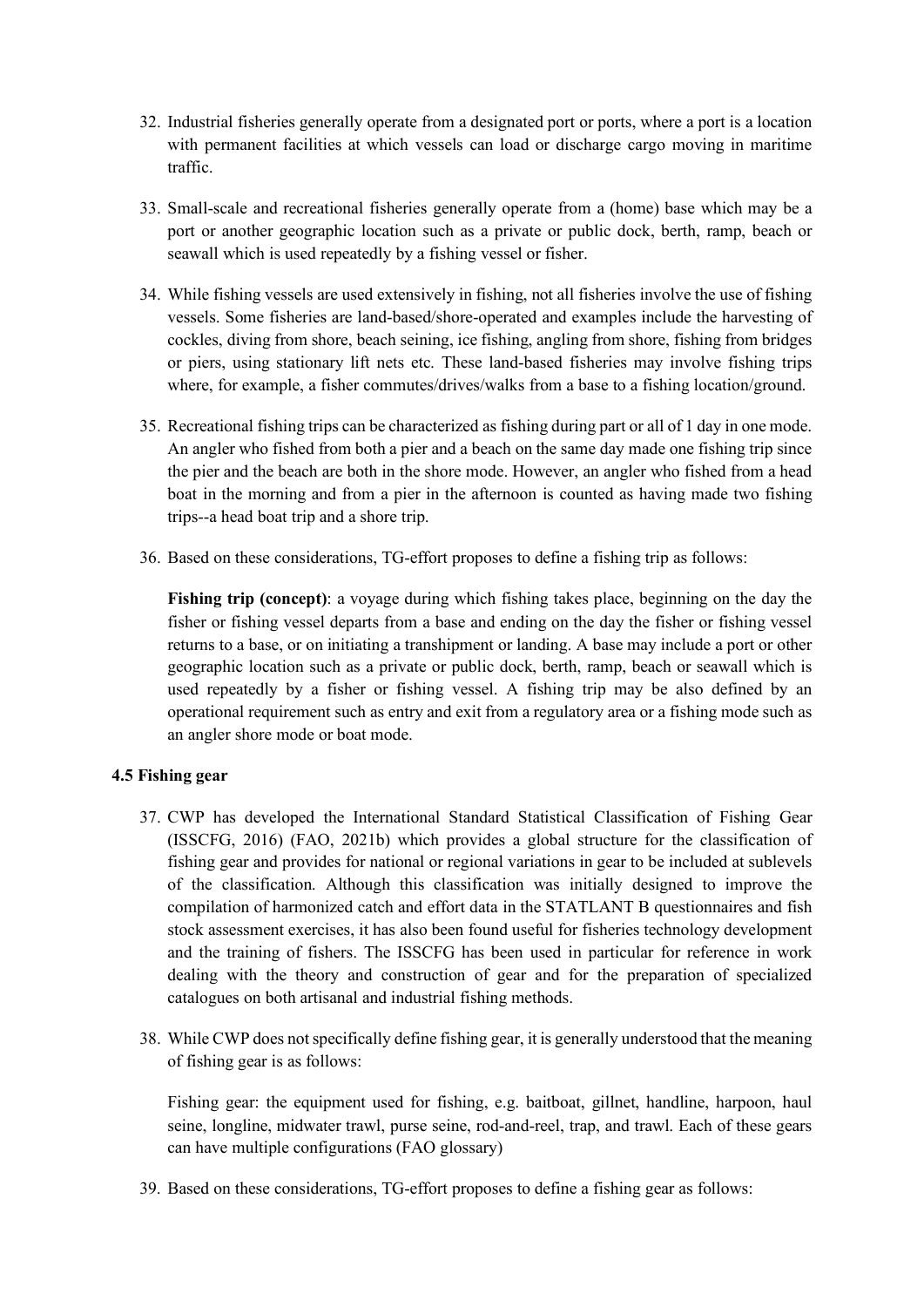**Fishing gear (concept)**: any equipment used to capture fish or other aquatic organisms during the course of fishing. A classification of fishing gears is provided in the International Standard Statistical Classification of Fishing Gear (ISSCFG) (FAO, 2021b).

#### **4.6 Searching**

- 40. CWP has long recognised that searching for fish<sup> $6$ </sup> is an integral part of fishing, and it has recommended that 'searching time' be reported separately in addition to including it as an integral part of 'fishing time' when the latter is expressed in 'days fished' (e.g. FAO, 1972). However, the extent of 'searching' can be complicated by the use of aircraft spotting as well as by the dissemination of information from vessel to vessel via electronic communications including receiving of satellite information. In recent developments, fishing companies may also employ analysts to remotely monitor sonar buoys on drifting FADs and information is relayed back to vessels at sea. Measures such as searching time are appropriate when school size and density are unrelated to stock abundance and a set is only made when a school has been located (Appendix 1).
- 41. While CWP does not specifically define searching, it is generally understood that the meaning of searching for fish is as follows:

Searching (for fish): actively investigating a location for the presence of fish or suitable fish habitat using visual or electronic methods and prior to deploying fishing gear.

42. Based on these considerations, and noting that the term 'fish' is used in a general fishery context (i.e. fish or other aquatic organisms)5, TG-effort proposes to define searching for fish as follows:

**Searching for fish (concept)**: any activity which investigates a location for the presence of fish, other aquatic organisms or their habitat using visual or electronic methods or remote technology and prior to deploying fishing gear.

#### **4.7 Fishing operation**

- 43. The concept of a fishing operation involving fishing gear is implied in the CWP definitions of fishing effort measures such as the number of sets and number of operations (Appendix 1). While CWP does not specifically define a fishing operation, it is generally understood that a fishing operation in the context of CWP is a set of routine tasks required to operate fishing gear. Fishing operations may involve for example the deployment and retrieval of a trawl or longline, casting of a pole or handline, diving to harvest shellfish, throwing a spear and clearing the gear (i.e. removing the catch). In addition, a fishing operation may be modified by a fishing mode (refer below) such as operating a purse seine in association with floating objects or casting a line from a charter boat. Fishing operation may also be associated with searching for fish (refer below).
- 44. Based on these considerations TG-effort proposes to define fishing operation as follows:

<span id="page-11-0"></span><sup>&</sup>lt;sup>6</sup> In the general context of fishery statistics, the term 'fish' may be interpreted as meaning all species of aquatic organisms, whether processed or not (e.g. PSMA definition). CWP has requested that ad-hoc TG-catch further consider a definition and use of the term 'fish' in the context of the catch concepts.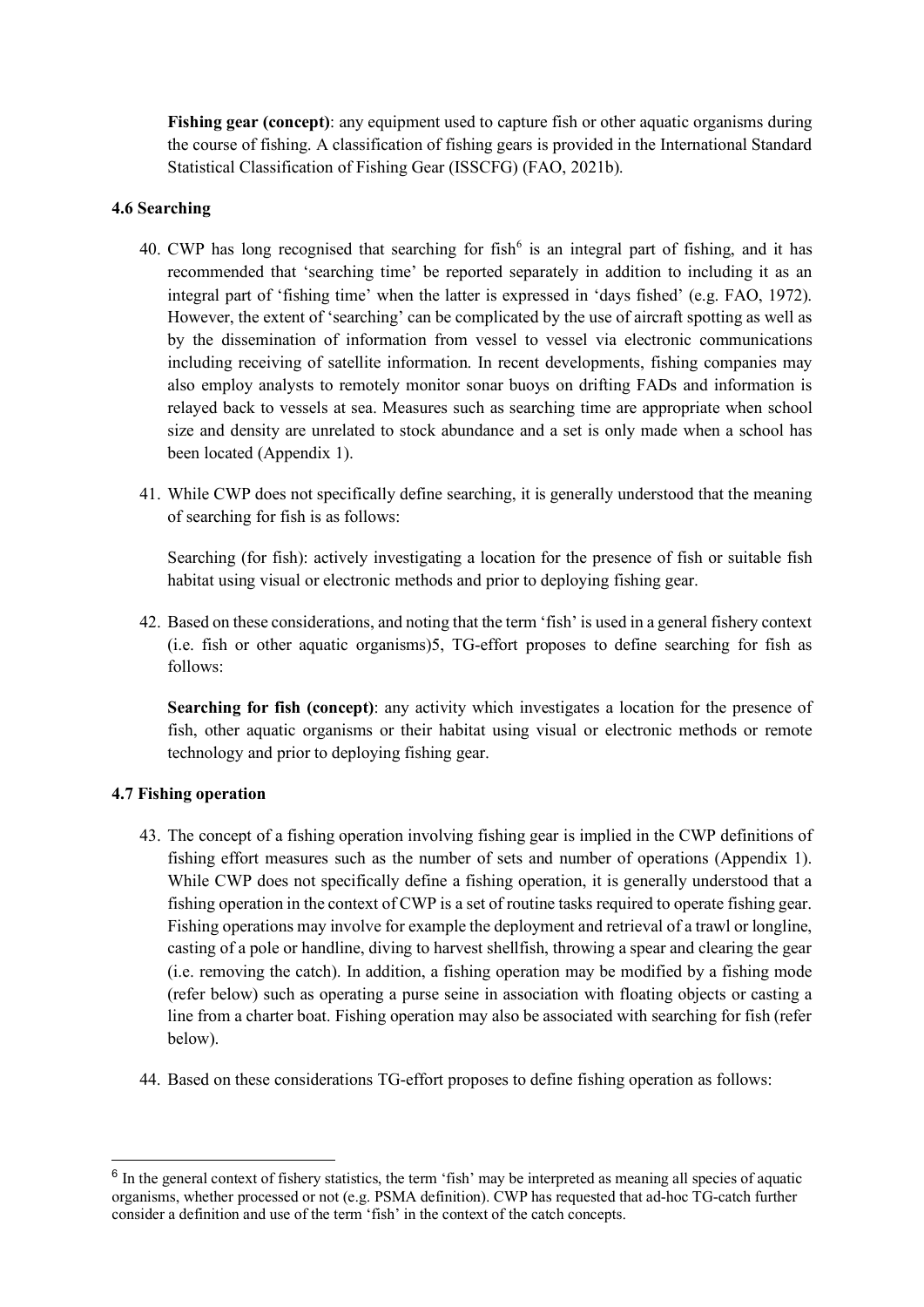**Fishing operation (concept):** A set of routine tasks required to operate fishing gear and which may involve *inter alia* the deployment and retrieval of fishing gear and removal of catch from the gear.

#### **4.8 Fishing mode**

- 45. The concept of fishing mode was proposed by the technical workshop on global harmonization of tuna fisheries statistics (FAO, 2019b), for consideration by CWP. TG-effort noted that fishing mode would be used in association with fishing gear and would account for the three fishing modes for purse seine: free-school/unassociated (i.e. fishing on schools of fish not associated with floating objects); associated (i.e. fishing on schools associated with floating objects; both (i.e. fishing on unassociated and associated schools).
- 46. TG-effort also noted that fishing modes may apply to other types of fishing such as recreational fishing where fishing modes may be associated with the type of place or platform from which recreational fishing occurs. For example, NOAA identifies three main modes for sport and recreational fishing including fishing from: shore (beach, bank, bridge, pier, dock, causeway), private or rental boat, and for hire-sectors charter boats and headboats<sup>[7](#page-12-0)</sup>.
- 47. Based on the examples above, a fishing mode is a specific practice or method of operating fishing gear which may apply inter alia in some fisheries (e.g. tuna fisheries) or fishing sectors (e.g. sport and recreational fishing), be species-specific or apply in a local context. TG-effort proposes to define fishing mode as follows:

**Fishing mode (concept)**: A specific practice which modifies the operation of fishing gear such as the deployment of purse seines on schools of fish associated with floating objects.

#### **4.9 Fishing effort concepts diagram**

48. A diagrammatic presentation of fishing effort concepts (Fig. 1) was developed for use in the CWP handbook and to complement the handbook diagram on catch concepts [\(http://www.fao.org/3/bt981t/bt981t.pdf\)](http://www.fao.org/3/bt981t/bt981t.pdf). The diagram illustrates the fishing effort concepts and relationships developed by TG-effort.

<span id="page-12-0"></span><sup>7</sup> NOAA defines charter boats as vessels that take a group of anglers—usually six or fewer—on a fishing trip with a licensed captain and crew. The anglers hire or charter the vessel, and pay a fee for the captain's services. Charter boats engage in a full range of fishing techniques, including drift fishing, trolling, and bottom fishing. Headboats are vessels that take multiple individual and/or small groups of anglers on a fishing trip with a licensed captain and crew. Headboats are generally larger than charter boats, and almost always take more than six anglers on a given trip. https://www.fisheries.noaa.gov/recreational-fishing-data/recreational-fishing-dataglossary#type-of-fishing-(mode).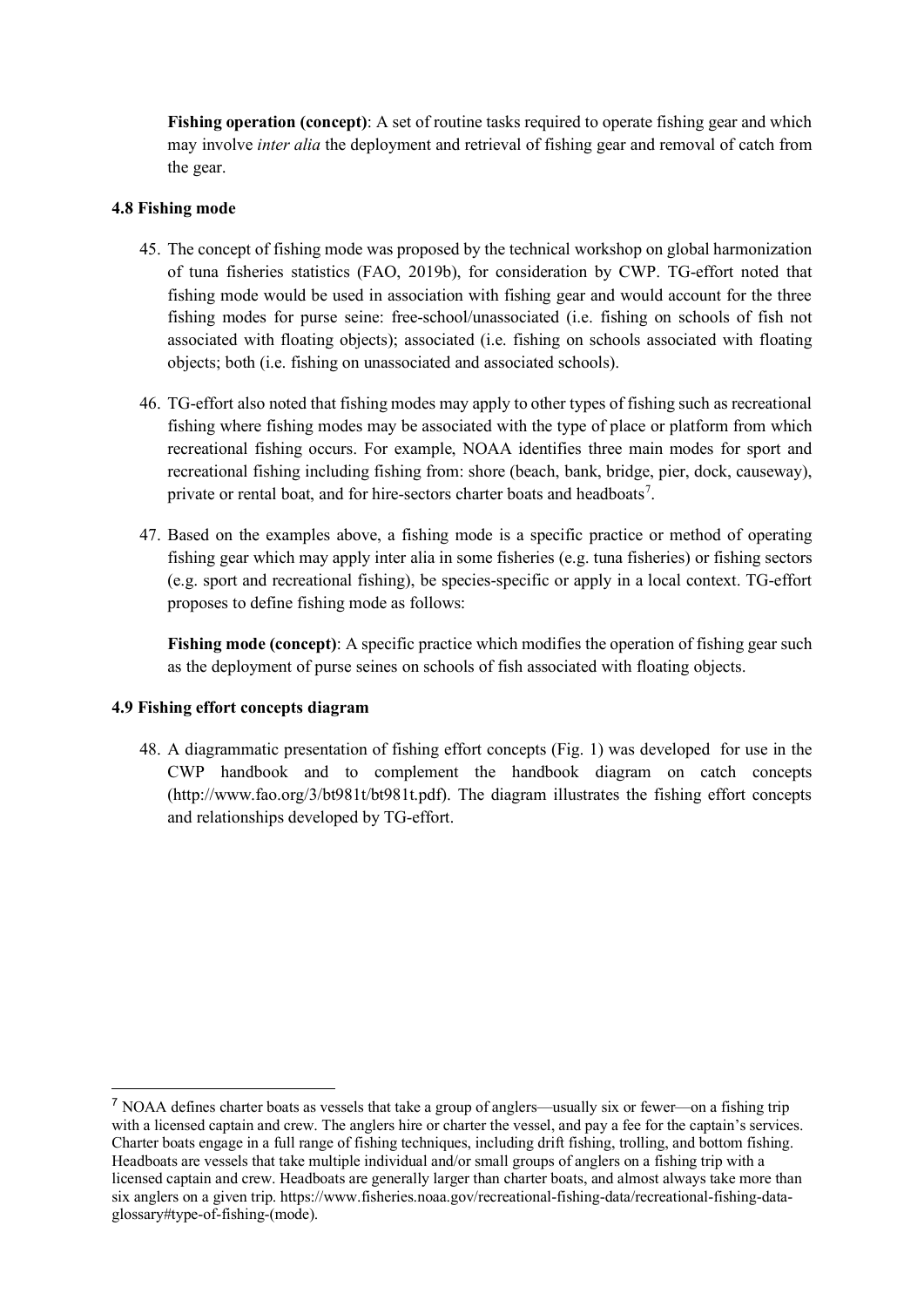

Figure 1: Diagrammatic presentation of fishing effort concepts with definitions and relationships. The catch concepts are being reviewed by TG-catch and the original catch concepts diagram and definitions are published in the CWP Handbook [\(http://www.fao.org/3/bt981t/bt981t.pdf\)](http://www.fao.org/3/bt981t/bt981t.pdf). Note that the term 'fish' in these diagrams is used in a general fishery context (i.e. fish and other aquatic organisms).

# **5. Review of nominal and effective effort and their application in STATLANT questionnaires.**

49. The CWP Handbook currently defines nominal and effective effort as follows:

- Nominal fishing effort: general measure of effort used to quantify the unadjusted, total effort units exerted on a stock in a given time period.
- Effective fishing effort: adjusted measure of effort to take account of differences in fishing power and efficiency and ensure proportionality with fishing mortality, and when two or more kinds of gear are used or when the same gear is used for example by different classes of vessel, the respective efforts are adjusted to some common standard before being aggregated across all classes (strata).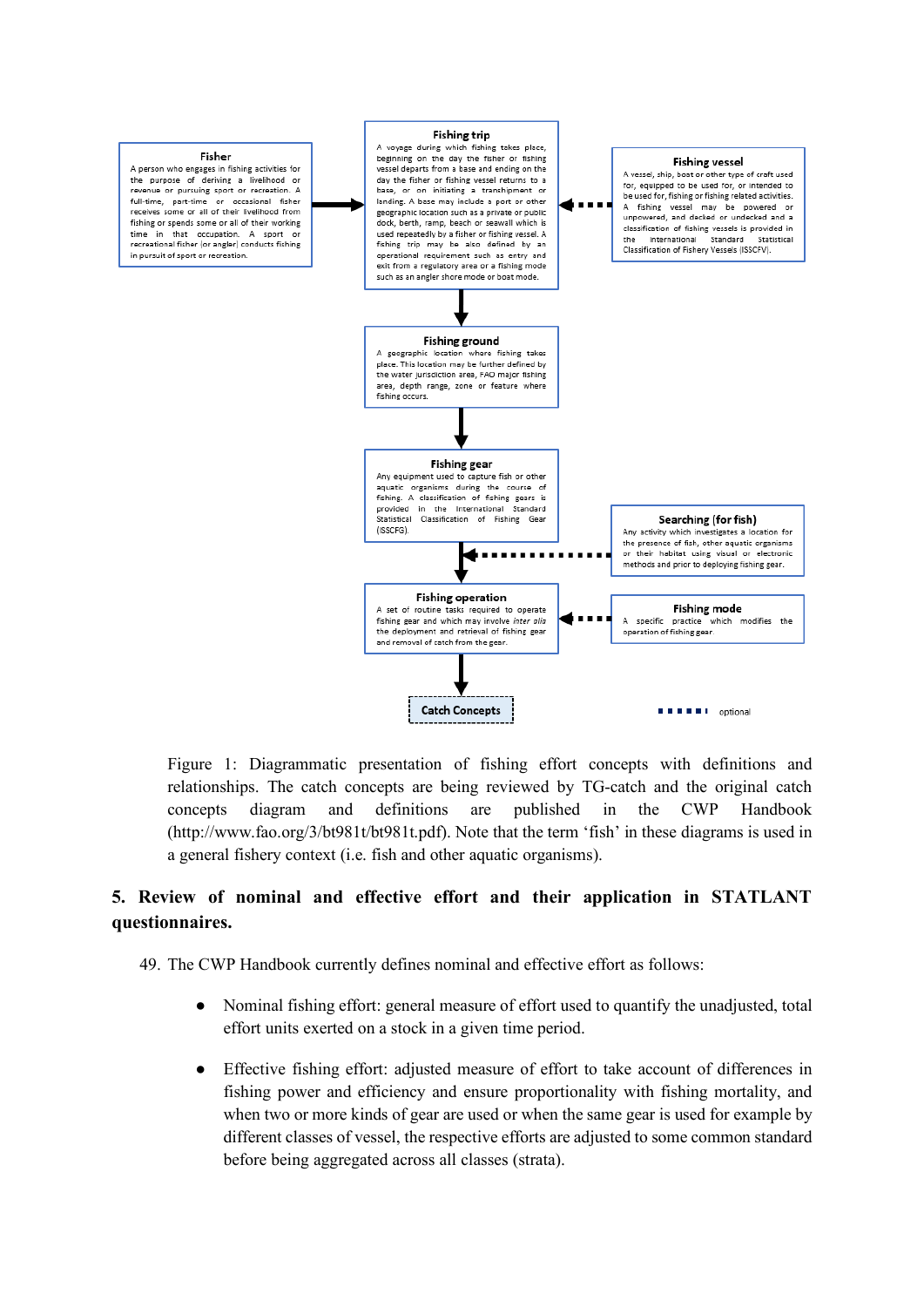- 50. In general, nominal fishing effort describes the resources allocated to fishing, such as time (days or hours fished), capital (number of vessel days, length or horsepower of vessel), labour (number of person hours or number of crew) or gear (number of hooks). Nominal fishing effort can also be thought of as a measure of fishing power, i.e. the capacity of a fishery to produce a potential yield level. Effective fishing effort is a standardized measure of effort, such as the rate of fish capture, or instantaneous rate of fishing. The calculation of a catch rate or catch per unit effort requires both catch or landings data and some metric of nominal effort, such as net length and soak time. Unlike nominal fishing effort, effective fishing effort is a means to account for variability in the efficiency of fish capture, such as differences in fisher skill or technological differences among vessels (e.g. engine size, vessel length, etc.) or fleets (from McCluskey and Lewison, 2008).
- 51. Measures of fishing effort may also be dependent on, or independent of the type of fishing gear used. Gear-dependent measures are specific to the type of fishing gear used, e.g. number of hooks set, trawl tow duration, while gear-independent measures apply generally to all types of fishing gear, e.g. number of days fished, number of fishing trips. In addition, some measures may apply to aggregated data (e.g. number of sets made) while other measures apply to disaggregated (e.g. per set or per haul) data (e.g. longline soak time).
- 52. Measures of nominal fishing effort are generally reported in fishery statistics including STATLANT questionnaires. CWP has identified two measures of fishing effort, number of days fished and number of days on the fishing ground, which are gear-independent and apply across all fisheries. These measures are defined as follows:
	- Number of days fished: the number of days on which fishing took place, including the number of days in which searching occurred but no fishing took place
	- Number of days on the fishing ground: total number of days a vessel was on the fishing ground including days fishing and searching<sup>[8](#page-14-0)</sup>.
- 53. Other general measures of nominal fishing effort include the number of fishing vessels, number of fishing trips, searching time, number of fishing gear units and number of fishing operations.
- 54. The detailed measures of effort, such as those in Appendix 1, are also reported as nominal effort in fishery statistics and the STATLANT questionnaires. These measures of effort may also be standardised as effective fishing effort and used in fishery analyses including stock assessment and resource management.
- 55. The STATLANT system of questionnaires provides for the reporting of fishing effort statistics at three main levels of precision as follows:
	- Category A refers to a detailed unit of measure, e.g. hours fished or number of sets, etc. These units of measure will vary with the gear used (refer Appendix 1)
	- Category B refers to the number of days fished, i.e. the number of days on which fishing took place. For those fisheries in which searching is a substantial part of the fishing

<span id="page-14-0"></span><sup>&</sup>lt;sup>8</sup> TG-effort noted that the number of days on the fishing ground may also include non-fishing days such as when a vessel is heaved too, at anchor or transhipping.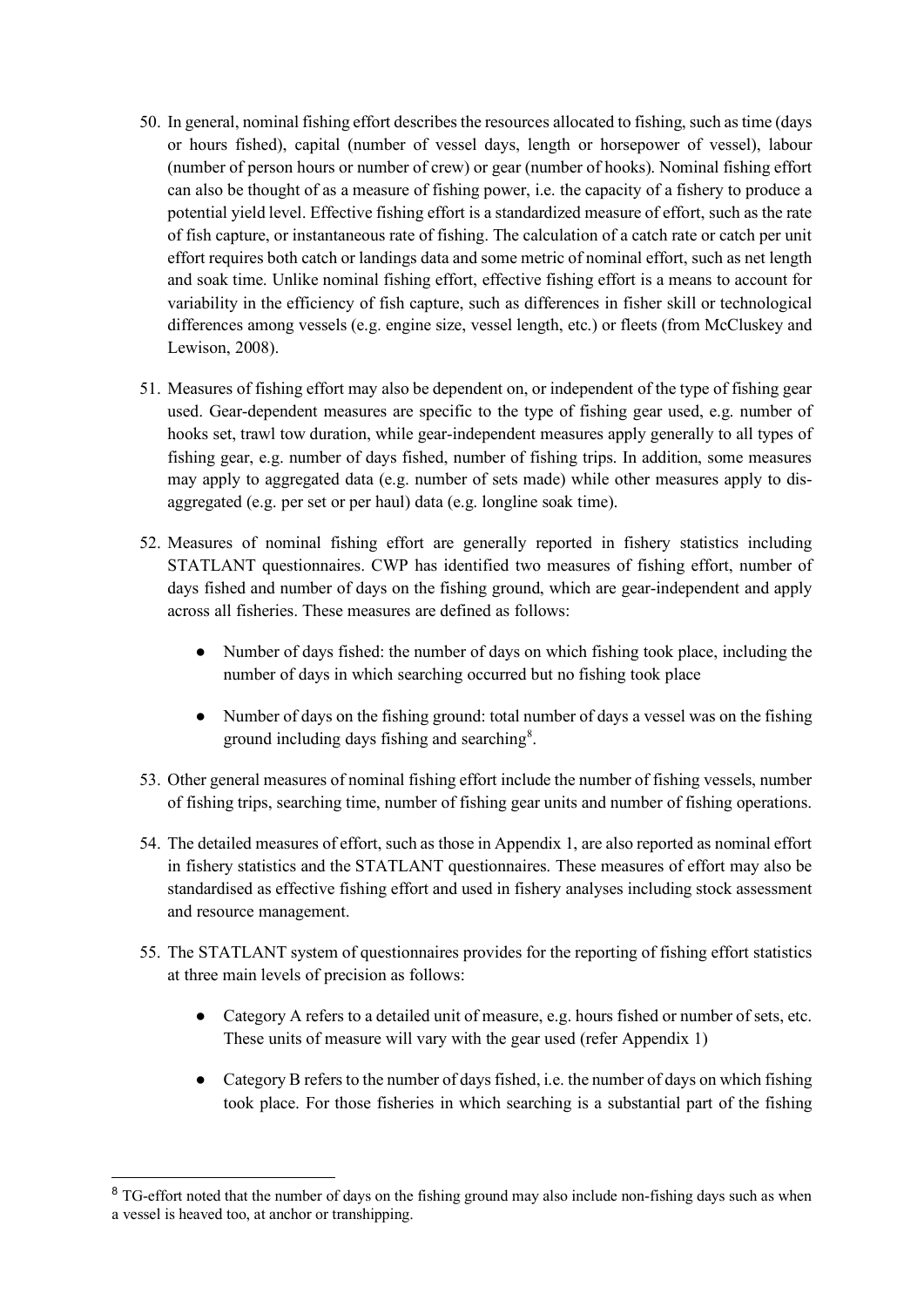operation, days in which searching occurred, but no fishing took place should be included in the number of days fished.

- Category C refers to the number of days on the fishing ground in addition to days fishing and searching; here all other days while the vessel was on the fishing ground should be indicated.
- 56. The t-RFMO workshop (FAO, 2019b) proposed combining the three categories A, B and C above into a single comprehensive list of fishing effort measures which would include the number of days fished (B) and number of days on the fishing ground C).
- 57. TG-effort task (TOR 2): Consider measures of nominal and standard effort and their use in informing STATLANT questionnaires. Also consider the t-RFMO workshop proposal to combine the three categories A, B and C above into a single comprehensive list of fishing effort measures.

*[TG-effort may consider this matter further in the intersession period to CWP-27. In addition, consideration by TG-RH2 of fishing activity information may inform some of the work of TGeffort and planned consultation between these TGs will provide an opportunity to elaborate fishing effort concepts such as fishing trip, fishing activity, and fishing operation.]*

#### **6. Further development of fishing effort measures**

- 58. Standard measures of fishing effort by gear categories were initially developed by the CWP (e.g. FAO, 1977) and subsequently expanded by others (notably FAO, 1999) (Appendix 1). This work included five priority levels for the collection of effort measures for use in fishery statistics. Further revision and development of fishing effort measures was proposed at the t-RFMO workshop (FAO, 2019b), including consideration of measures applicable to the fishing modes for purse seine (free-school/ unassociated and associated). The proposal from the t-RFMO workshop is in Appendix 2 and includes priority levels which are 'recommended' or 'alternate'.
- 59. Based on these considerations TG-effort proposes a composite list of standard measures of fishing effort by ISSCFG gear categories and fishing modes which is presented in Appendix 3. This list includes the initial work of CWP (FAO, 1977), further development by FAO (1999) and Halls et al. (2005) and the t-RFMO proposal (FAO, 2019b). The levels of priority for collecting (and reporting) the effort measures are also indicated using five levels of priority: priority 1 indicates the recommended measure for each fishing gear, and priorities 2-5 indicate alternate measures. Halls et al (2005) and the t-RFMO workshop also proposed measures of effort for sport and recreational fishing and while sport and recreational fishing gears are not explicitly mentioned in ISSCFG, they are included under each of the gear categories (e.g. handlines and hand-operated pole-and-lines, trolling lines, cast nets). Fishing gears commonly used in sport and recreational fishing are listed in Appendix 4.
- 60. TG-effort also reviewed and further developed the definitions for the standard measures of fishing effort which are listed in Appendix 1 and were based on FAO (1999) and Halls et al (2005). Edits and additional definitions (shown in bold and strikethrough below) are proposed to facilitate the broader application of standard measures across all ISSCFG gear categories, fishing modes and fishery sectors. In doing so, consideration was given to any proposed change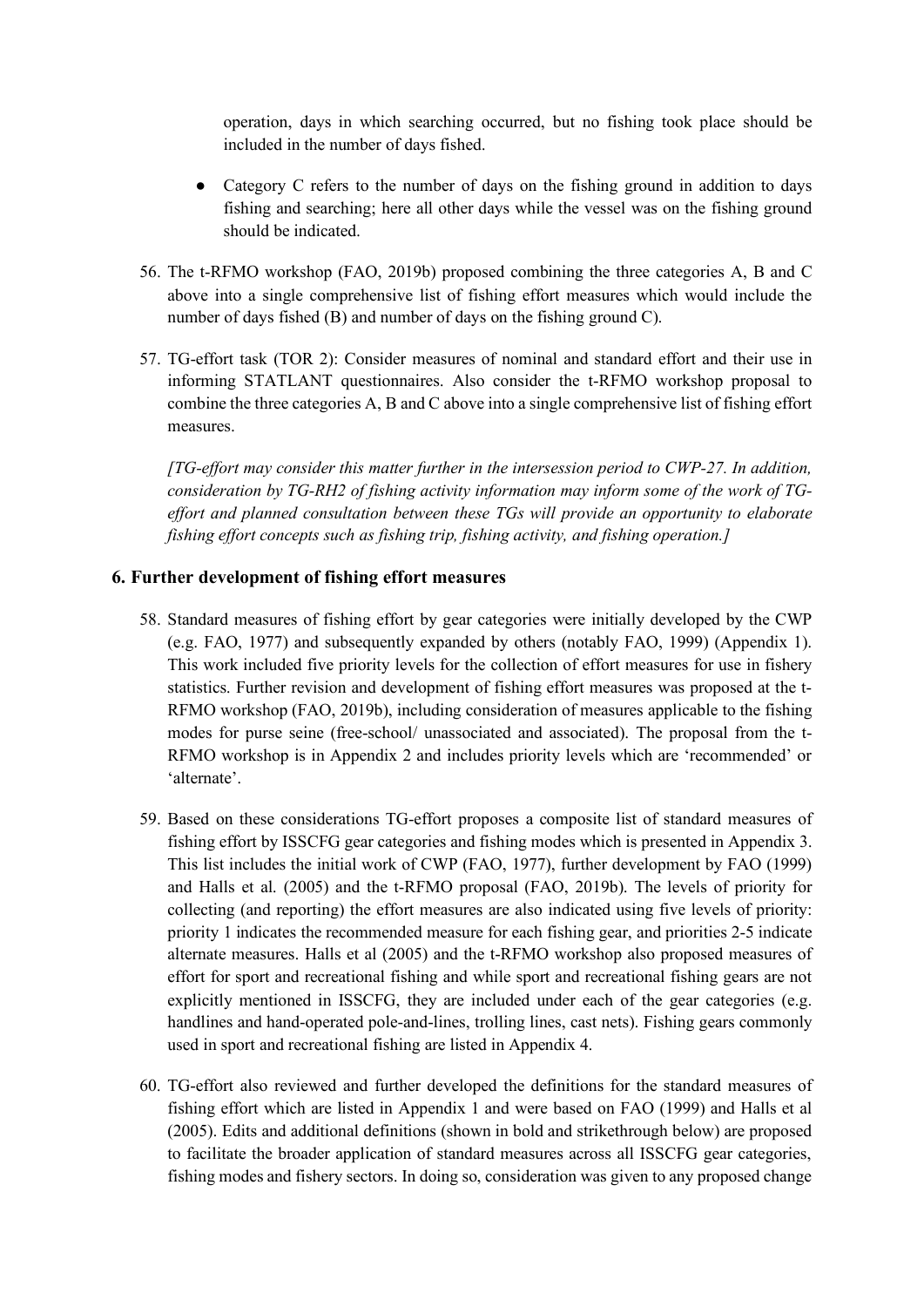to a measure and its definition which may have a consequential change to its intended application (e.g. Appendix 3) and the compilation of effort statistics.

#### **6.1 Standard measures of fishing effort**

- 61. Length of net set: **Length of net which has been set**, expressed in 100-metre units.
- 62. Number of casts **made**: Number of **instances** times the net gear has been cast **within a defined time period**, whether or not a catch was made.
- 63. Number of days absent from **base** port: The number of days absent from **base (including a port)** on any one trip, **including** should include the day of **departure from base** the fishing craft sailed **and excluding** but not the day of **arrival back to base**. Where it is known that fishing took place on each day of the trip, the number of "days absent from **base** port" should include not only the day of departure and but also the day of arrival back to **base** port. Where on any trip a **fisher or** fishing vessel eraft-visits more than one "fishing area" (as defined for statistical purposes) an appropriate fraction of the total number of days absent from **base** port should be allocated to each "fishing area" in proportion to the number of days spent in each, so that the total number of days absent on the trip will be the sum of the number of days allocated to all of the different "fishing areas" visited.
- 64. Number of days fished: The number of days (24-hour periods, reckoned from midnight to midnight), on which any fishing took place, including days during which searching took place without fishing.
- 65. Number of days on ground: The number of days (24-hour periods, reckoned from midnight to midnight), in which a **fisher or** fishing the vessel was on the fishing ground, and includes in addition to the days fishing, and searching **and** also **all** the other days **when** while the **fisher or**  vessel was on the ground.
- 66. Number of effort units there are multiple definitions and meanings in Appendix 1 and these would be replaced by the following measure:

Number of **gear units set** effort units: **Number of fishing gear units set or deployed within a defined time period, whether or not a catch was made**.

67. Number of hours fished - there are multiple definitions and meanings in Appendix 1 and these would be replaced by the following measure:

Number of hours fished: **Number of hours during which the gear was at its fishing depth and fishing, whether or not a catch was made**.

- 68. Number of hours since last fishing this FAD: Time **period since a particular** in which FAD (Fishing Attracting Device) is left in the water since it was last fished.
- 69. Number of gear-days line-days fished: **Number of days (24-hour periods, reckoned from midnight to midnight) during which the gear was in the water multiplied by the number of gear units used within a defined time period** Total number of line days in the given time period.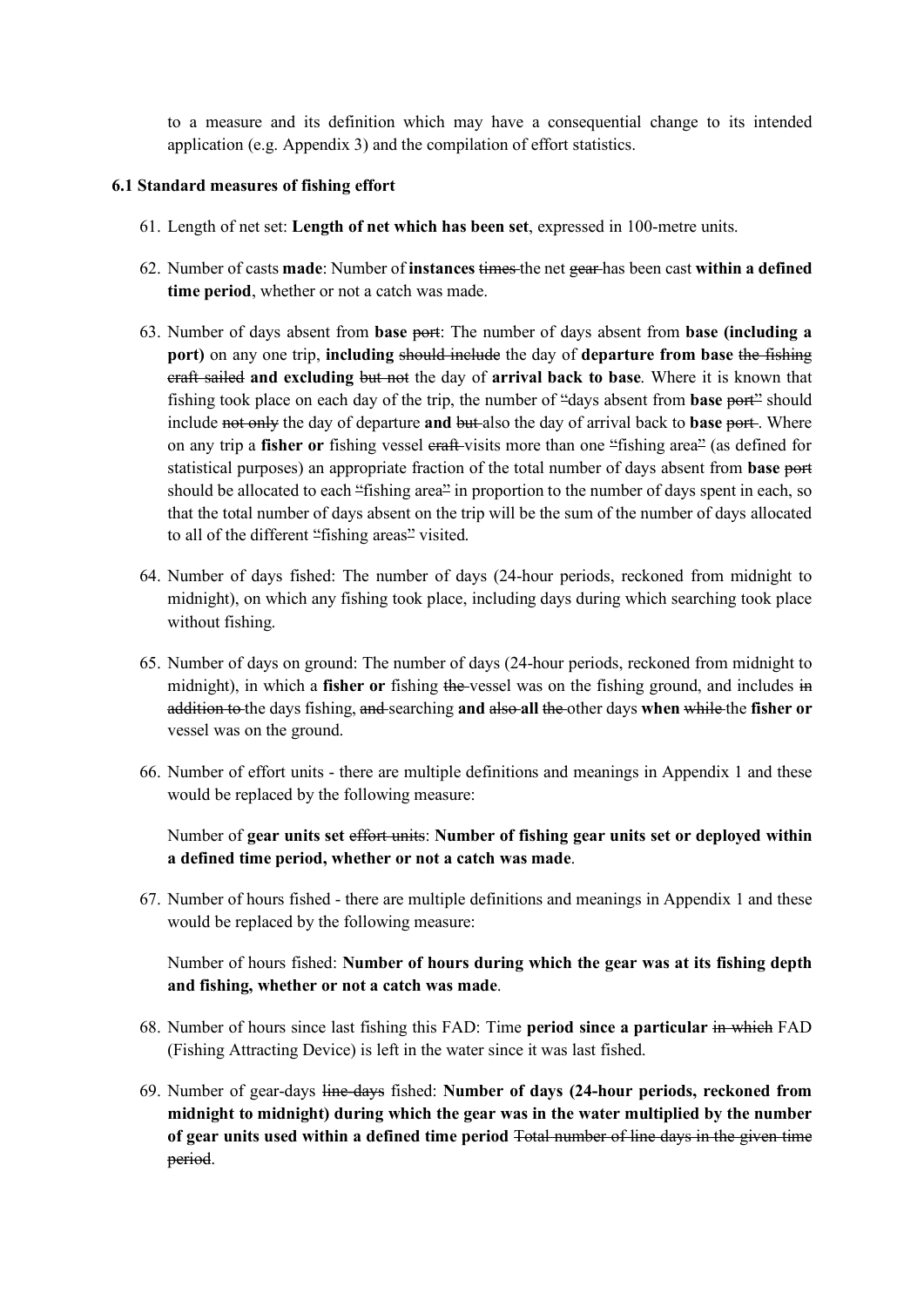- 70. Number of gear-hours line-hours fished: Number of hours during which the **gear was** lines were in the water **multiplied** times **by the** number of **gear units** lines used **within a defined time period**.
- 71. Number of operations **made**: **Number of fishing operations made within a defined time period** Those small scale gears including push net, scoop net, drive-in net etc. Number of fishing operation, whether or not a catch was made.
- 72. Number of poles used: **Number of poles used within a defined time period, whether or not a catch was made.**
- 73. Number of sets **made**: Number of **instances** times the gear has been set or **deployed** shot, whether or not a catch was made.
- 74. Number of trips **made**: Any **trip** voyage during which fishing took place in only one "fishing area" **(as defined for statistical purposes)** is to be counted as one trip. When in a single trip **a fisher or fishing vessel eraft** visits more than one "fishing area" an appropriate fraction of the trips should be apportioned to each "fishing area" in proportion to the number of days spent fishing in each, so that the total number of trips for the Statistical Area as a whole will be **equal to** the same as the sum of trips to each "fishing area".
- 75. Numbers of hooks set: Number of hooks **set** fished **within a defined** in a given time period, **whether or not a catch was made**.
- 76. Searching time: This represents time **A time period** on the fishing grounds less **excluding the** time spent shooting net **deploying the gear** and retrieving the catch **and any** as well as time **spent** hove to. This measure is complicated by the use of aircraft spotting as well as by the dissemination of information from vessel to vessel. The measure is appropriate when school size and packing density are unrelated to stock abundance and a set is only made when a school has been located.

*[TG-effort may consider this matter further in the intersession period to CWP-27.]*

#### **7. Development of new fishing effort measures for emerging technologies**

- 77. While electro-optical (EO) visible imagery has been readily available from a growing number of sources since LandSat was launched in 1972 by NASA and NOAA and is well understood by most law enforcement and regulatory agencies, recent research in this area has focused on newer and emerging remote sensing technologies (Anon, 2021). Emerging technologies such as satellite-based Automatic Identification System (AIS), Visible Infrared Imaging Radiometer Suite (VIIRS), and Synthetic Aperture Radar systems (SAR) may provide opportunities to:
	- Validate or provide more informed measures of effort
	- Provide advanced technologies for minimizing vessel collisions (AIS, VMS)
	- Provide new technologies in addition to AIS and VMS, VIIRS for use in monitoring illegal, unregulated and unreported fishing activities (IUU)
	- Support the development and application of new measures of effort which may be integrated with existing measures defined by CWP.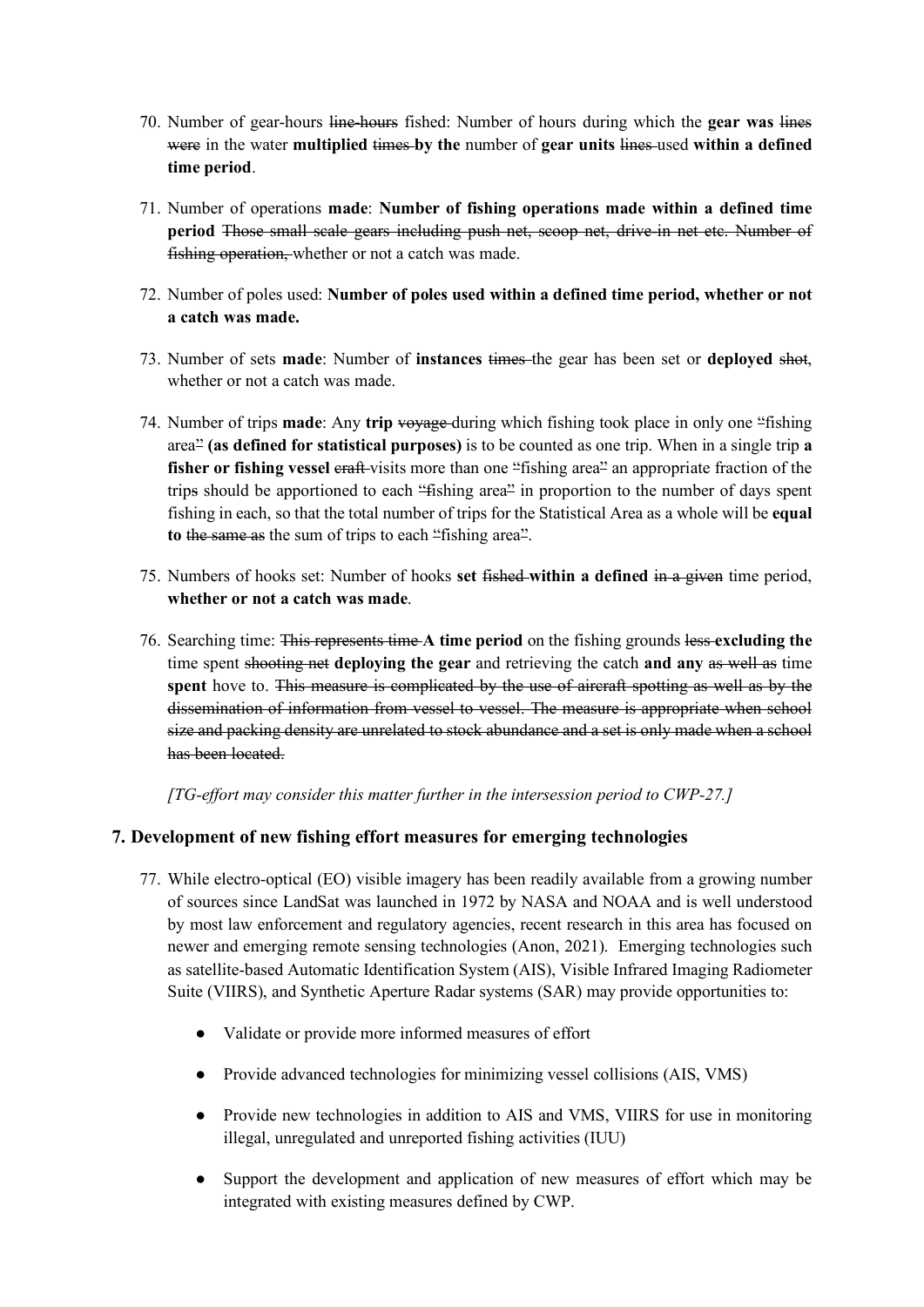- 78. For example, a pilot study by Taconet et al. (2019) demonstrated the use of AIS tracks from industrial fishing vessels to provide estimates of fishing activity and effort in near real time. A global database of AIS data from fishing vessels reported for 2017 indicated these data tracked the majority of the world's large fishing vessels (above 24m LOA) especially those from upper and middle-income countries and territories, distant water fleets and vessels operating on the high seas. AIS performed less well on smaller vessels as only a small fraction of vessels under 24m, which account for the vast majority of fishing vessels globally, used AIS. Of the 60000 vessels reported in the data, some 22000 vessels were matched to publicly available vessel registries. Classification algorithms performed well at classifying the most common fishing gears used among large vessels such as longlines, trawls and purse seines. The algorithms did less well at differentiating gears commonly used by small coastal vessels, such as set gillnets, trolling lines, pots and traps. Algorithms assigned only single gear categories which limited the ability to classify the type of fishing when vessels switched gears during, or between, fishing trips. Catch reconstruction generally indicated that areas with high catch also recorded high activity by vessels with AIS. The authors concluded that the study helped improve AIS methods and align AIS-based metrics with fishery statistical standards.
- 79. Other advanced technologies include exploring the potential of SAR and VIIRS to quantify the movements and activities of fishing vessels (e.g. Global Fishing Watch [https://globalfishingwatch.org/our-technology/\)](https://globalfishingwatch.org/our-technology/). SARs combines the technology of AIS and/or VMS with use of high resolution radar images. SAR is the most efficient instrument, which provides high-resolution data for wide ocean area surveillance under all weather conditions. The intrinsic capability of this instrument is to provide a quick view of the oceanic surface features such as vessels, waves and currents[,](https://www.sciencedirect.com/topics/engineering/oil-spills) [oil spills,](https://www.sciencedirect.com/topics/engineering/oil-spills) laver facilities and wind fields (Chaturvedi 2019). Stimson (1983) provided detailed background on SAR. Early use of SAR was noted as: (a) Sea and ice monitoring, (b) Oil pollution and environment monitoring, (c) Vessel monitoring and surveillance, (d) Snow and sea ice monitoring, (e) Classification of earth terrain, (f) [Wave spectra](https://www.sciencedirect.com/topics/engineering/wave-spectra) and [significant wave height](https://www.sciencedirect.com/topics/engineering/significant-wave-height) measurements etc., and (g) Marine laver cultivation monitoring.
- 80. Previously, Krumme et al. (2013) and Al-Abdulrazzah and Pauly (2014) described the use of satellite images to enumerate fixed fishing gear. Krumme et al. (2015) extended that work further describing the use of SAR in combination with aerial photos to characterize artisanal fishing gear metrics providing added levels of resolution needed to quantify gear specific catchability. Specifically, these tools enabled researchers and managers to better monitor/track the spatial and temporal distribution of large tidal weirs in areas not routinely well sampled, in vast and remote areas of the Amazonia. This study also highlights the use of SAR in surveillance operations.

*[TG-effort may consider this topic further in the intersession period to CWP-27, including adding AIS- SAR- and VIIRS- to the composite list of effort measures.]*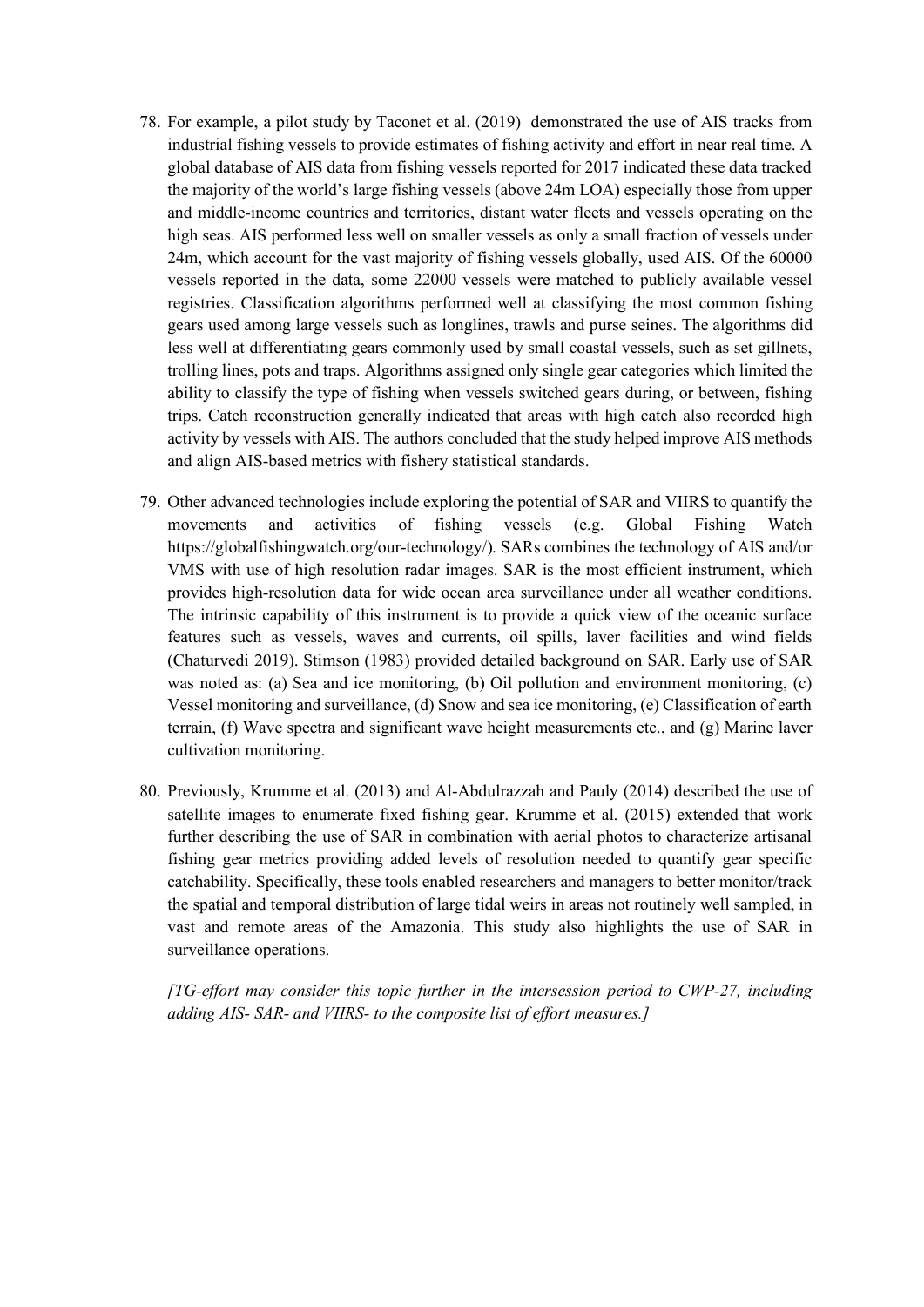# **References**

**Al-Abdulrazzak, D. & Pauly, D.** 2014. Managing fisheries from space: Google Earth improves estimates of distant fish catches. *ICES Journal of Marine Science* 71: 450-454 [\(https://academic.oup.com/icesjms/article/71/3/450/638656\)](https://academic.oup.com/icesjms/article/71/3/450/638656).

**Anonymous, 2021. Proceedings of the IMSE 2021 Conference on Illegal, Unregulated, and Unreported Fis hing. 8-9, September 2021. [Proceedings](https://www.imsehawaii.org/2021-proceedings/written-summary.html)**

**Chaturvedi, S. K.** 2019. Study of synthetic aperture radar and automatic identification system for ship target detection. *Journal of Ocean Engineering and Science* 4(2): 172-183. <https://doi.org/10.1016/j.joes.2019.04.002>

**CWP.** 2019. *Proposed additions and amendments to the CWP Handbook and section on global guidelines for logbooks*. Twenty-sixth session of the Coordinating Working Party on Fishery Statistics. Meeting document. [Cited 1 November 2020]. [http://www.fao.org/fi/static](http://www.fao.org/fi/static-media/MeetingDocuments/cwp/cwp_26/9e.pdf)[media/MeetingDocuments/cwp/cwp\\_26/9e.pdf](http://www.fao.org/fi/static-media/MeetingDocuments/cwp/cwp_26/9e.pdf)

**CWP.** 2021. CWP Handbook. [revised version available on request, older version [http://www.fao.org/cwp-on-fishery-statistics/handbook/en/\]](http://www.fao.org/cwp-on-fishery-statistics/handbook/en/).

**FAO.** 1972. *Report of the seventh session of the Coordinating Working Party on Atlantic Fishery Statistics. Rome, 10-16 November 1971.* FAO Fisheries Report. No. 121. Rome, FAO. 46 pp. [\(http://www.fao.org/cwp-on-fishery-statistics/publications/sessionsofthecwp/en/\)](http://www.fao.org/cwp-on-fishery-statistics/publications/sessionsofthecwp/en/).

**FAO.** 1974. *Report of the eighth session of the Coordinating Working Party on Atlantic Fishery Statistics. Paris, France, 12-20 September 1974.* FAO Fisheries Report. No. 156. Rome, FAO. 39 pp. [\(http://www.fao.org/cwp-on-fishery-statistics/publications/sessionsofthecwp/en/\)](http://www.fao.org/cwp-on-fishery-statistics/publications/sessionsofthecwp/en/).

**FAO.** 1977. *Report of the ninth session of the Coordinating Working Party on Atlantic Fishery Statistics. Dartmouth, Canada, 17-23 August 1977.* FAO Fisheries Report. No. 197. Rome, FAO. 40 pp. [\(http://www.fao.org/cwp-on-fishery-statistics/publications/sessionsofthecwp/en/\)](http://www.fao.org/cwp-on-fishery-statistics/publications/sessionsofthecwp/en/).

**FAO.** 1980. *Report of the tenth session of the Coordinating Working Party on Atlantic Fishery Statistics. Madrid, Spain, 22-29 July 1980.* FAO Fisheries Report. No. 242. Rome, FAO. 72 pp. [\(http://www.fao.org/cwp-on-fishery-statistics/publications/sessionsofthecwp/en/\)](http://www.fao.org/cwp-on-fishery-statistics/publications/sessionsofthecwp/en/).

**FAO.** 1982. *Report of the eleventh session of the Coordinating Working Party on Atlantic Fishery Statistics. Luxembourg, Grand Duchy, 21-28 July 1982.* FAO Fisheries Report. No. 274. Rome, FAO. 41 pp. [\(http://www.fao.org/cwp-on-fishery-statistics/publications/sessionsofthecwp/en/\)](http://www.fao.org/cwp-on-fishery-statistics/publications/sessionsofthecwp/en/).

**FAO.** 1984. *Report of the twelfth session of the Coordinating Working Party on Atlantic Fishery Statistics. Copenhagen, Denmark, 25 July – 1 August 1984.* FAO Fisheries Report. No. 316. Rome, FAO. 60 pp. [\(http://www.fao.org/3/cb5201en/cb5201en.pdf\)](http://www.fao.org/3/cb5201en/cb5201en.pdf).

**FAO.** 1995. *The Coordinating Working Party on Fishery Statistics: Its origin, role and structure*. FAO Fisheries Circular. No. 903. Rome, FAO. 14 pp. [\(http://www.fao.org/cwp-on-fishery](http://www.fao.org/cwp-on-fishery-statistics/publications/sessionsofthecwp/en/)[statistics/publications/sessionsofthecwp/en/\)](http://www.fao.org/cwp-on-fishery-statistics/publications/sessionsofthecwp/en/).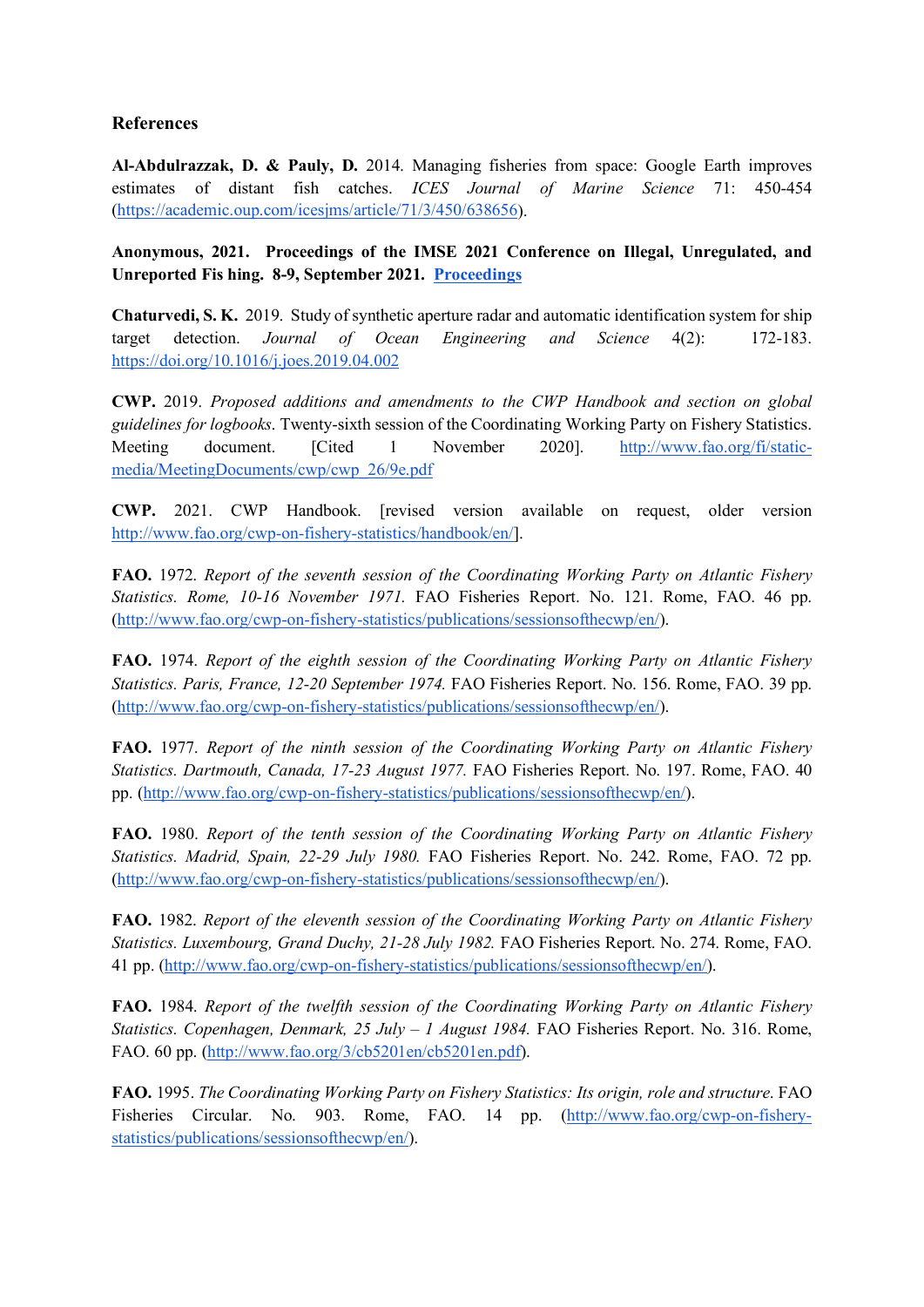**FAO.** 1999. *Guidelines for the routine collection of capture fishery data.* Prepared at the FAO/DANIDA Expert Consultation. Bangkok, Thailand, 18-30 May 1998. FAO Fisheries Technical Paper. No. 382. Rome, FAO. 113 pp. [\(http://www.fao.org/3/x2465e/x2465e.pdf\)](http://www.fao.org/3/x2465e/x2465e.pdf).

**FAO.** 2019a. *Report of the twenty-sixth session of the Coordinating Working Party on Fishery Statistics. Rome, Italy, 15–18 May 2019.* FAO Fisheries and Aquaculture Report No. 1293. Rome, FAO. 51 pp. [\(http://www.fao.org/3/ca6684en/ca6684en.pdf\)](http://www.fao.org/3/ca6684en/ca6684en.pdf).

**FAO.** 2019b. *Report of the technical workshop on global harmonization of Tuna fisheries statistics. Rome, Italy, 19–22 March 2018.* FAO Fisheries and Aquaculture Report No. 1239. Rome, FAO. 52 pp. [\(http://www.fao.org/3/ca3132en/ca3132en.pdf\)](http://www.fao.org/3/ca3132en/ca3132en.pdf).

**FAO.** 2021a. *International Standard Statistical Classification of Fishery Vessels by Vessel Types*  (ISSCFV, Rev.1, 2019), [Cited 14 June 2021].

**FAO.** 2021b. *International Standard Statistical Classification of Fishing Gear* (ISSCFG, 2016), [Cited ...]. url [tba, currently being reformatted by FAO]

**Halls, A.S., Arthur, R., Bartley, D., Felsing, M., Grainger, R., Hartmann, W., Lamberts, D., Purvis, J., Sultana, P., Thompson, P. & Walmsley, S.** 2005. *Guidelines for designing data collection and sharing systems for co-managed fisheries. Part 2: Technical guidelines.* FAO Fisheries Technical Paper. No 494/2. Rome, FAO. 108 pp. [\(http://www.fao.org/3/a0231e/a0231e.pdf\)](http://www.fao.org/3/a0231e/a0231e.pdf)).

**Krumme, U., Wang, T. C. & Wang, D. R.** 2013. From food to feed: assessment of the stationary lift net fishery of East Hainan, Northern South China Sea. *Continental Shelf Research* 57: 105-116, [\(https://doi.org/10.1016/j.csr.2012.04.011\)](https://doi.org/10.1016/j.csr.2012.04.011).

**Krumme, U., Giarrizzo, T., Pereira, R., Jamesson, A., de Jesus, S., Schaub, C. & Saint-Paul, U.**  2015**.** Airborne synthetic-aperture radar (SAR) imaging to help assess impacts of stationary fishing gear on the north Brazilian mangrove coast. *ICES Journal of Marine Science* 72(3): 939–951. [\(https://doi.org/10.1093/icesjms/fsu188\)](https://doi.org/10.1093/icesjms/fsu188).

**Pope, J.A.** 1986. *Guidelines for the establishment of logbook and related systems.* FAO Fisheries Circular No. 793. Rome, FAO. 26 pp. [\(https://www.nafo.int/portals/0/pdfs/sc/1987/scs-87-016.pdf\)](https://www.nafo.int/portals/0/pdfs/sc/1987/scs-87-016.pdf)

**Stimson, G.W.** 1983. *Introduction to Airborne Radar.*Hughes Aircraft Company, EI Segundo, California, USA.

**Taconet, M., Kroodsma, D., & Fernandes, J.A.** 2019. *Global Atlas of AIS-based fishing activity - Challenges and opportunities*. Rome, FAO. [\(http://www.fao.org/3/ca7012en/ca7012en.pdf\)](http://www.fao.org/3/ca7012en/ca7012en.pdf).

**United Nations.** 1982. *United Nations Convention on the Law of the Sea (UNCLOS)*. Division for Ocean Affairs and the Law of the Sea, Office of Legal Affairs. New York, UN. [\(https://www.un.org/depts/los/convention\\_agreements/texts/unclos/unclos\\_e.pdf\).](https://www.un.org/depts/los/convention_agreements/texts/unclos/unclos_e.pdf))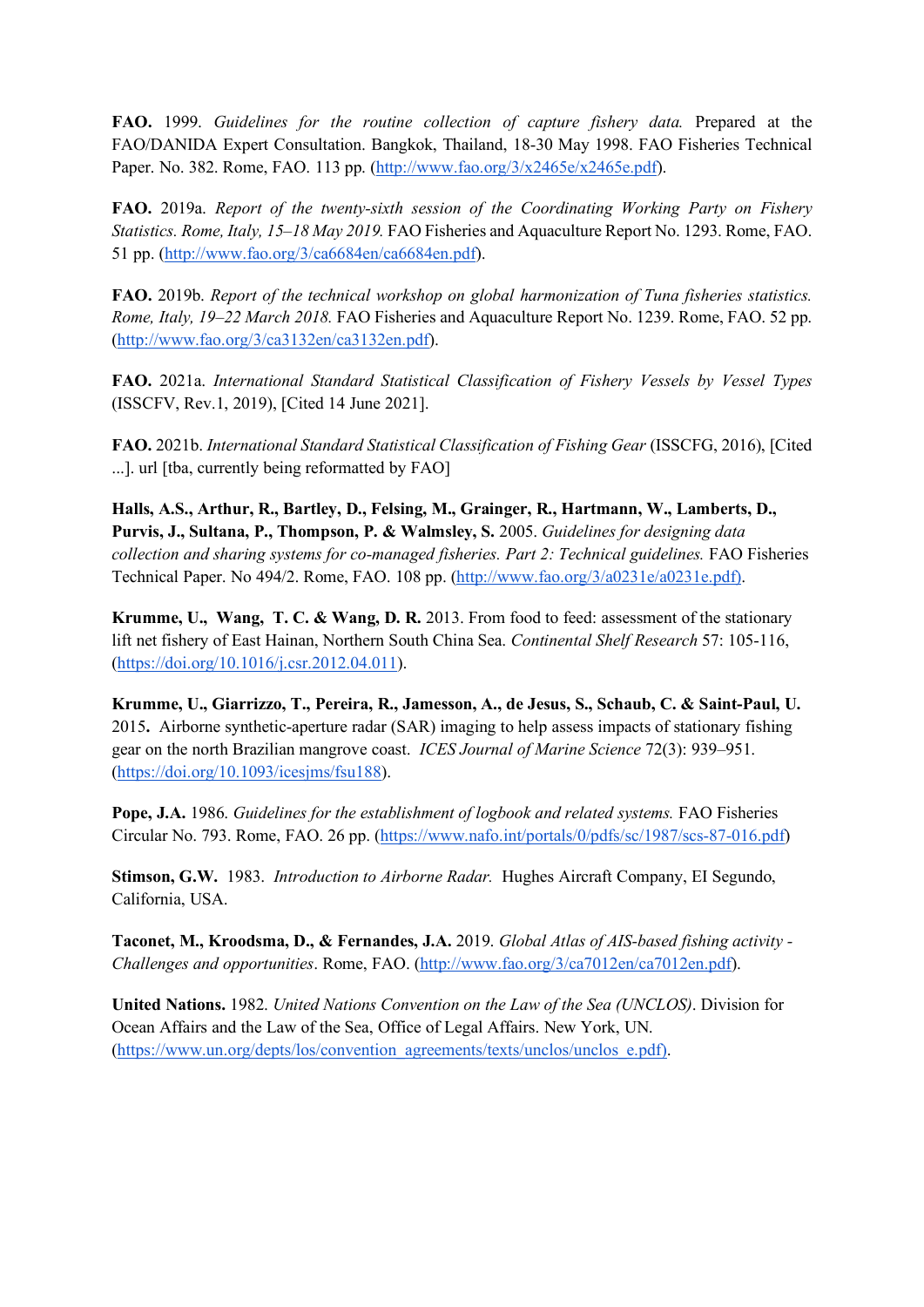# **Appendix 1: Fishing effort measures by gear categories**

From CWP-9 (FAO, 1977) with additions and edits (grey highlight) from FAO (1999) (also referred in Halls et al., 2005)

| <b>Fishing gear</b>                                                                     | <b>Effort measure descriptor</b>               | <b>Definition</b>                                                                                                                                                                                                                                                                                                                                                                                                        |
|-----------------------------------------------------------------------------------------|------------------------------------------------|--------------------------------------------------------------------------------------------------------------------------------------------------------------------------------------------------------------------------------------------------------------------------------------------------------------------------------------------------------------------------------------------------------------------------|
| <b>First priority</b>                                                                   |                                                |                                                                                                                                                                                                                                                                                                                                                                                                                          |
| Surrounding nets<br>(e.g. purse seines)                                                 | Number of sets                                 | Number of times the gear has been set or shot, whether or not a catch was made. This<br>measure is appropriate when school size and packing density is related to stock<br>abundance or sets are made in a random manner.                                                                                                                                                                                                |
| Surrounding nets<br>(e.g. purse seines)                                                 | Searching time                                 | This represents time on the grounds less time spent shooting net and retrieving the<br>catch as well as time hove to. This measure is complicated by the use of aircraft<br>spotting as well as by the dissemination of information from vessel to vessel. The<br>measure is appropriate when school size and packing density are unrelated to stock<br>abundance and a set is only made when a school has been located. |
| Surrounding nets (e.g. purse seines)<br>if fishing with Fish Attracting<br>Device (FAD) | Number of hours since last<br>fishing this FAD | Time in which FAD (Fishing Attracting Device) is left in the water since it was last<br>fished.                                                                                                                                                                                                                                                                                                                          |
| Boat seines<br>(Danish seine, etc.)                                                     | Number of hours fished                         | Number of hours during which the seine was on the bottom and fishing.                                                                                                                                                                                                                                                                                                                                                    |
| <b>Beach seines</b>                                                                     | Number of sets                                 | Number of times the gear has been set or shot, whether or not a catch was made.                                                                                                                                                                                                                                                                                                                                          |
| Castnet                                                                                 | Number of casts                                | Number of times the gear has been cast, whether or not a catch was made.                                                                                                                                                                                                                                                                                                                                                 |
| Trawls                                                                                  | Number of hours fished                         | Number of hours during which the trawl was in the water (midwater trawl), or on the<br>bottom (bottom trawl), and fishing.                                                                                                                                                                                                                                                                                               |
| <b>Boat dredges</b>                                                                     | Number of hours fished                         | Number of hours during which the dredge was on the bottom and fishing.                                                                                                                                                                                                                                                                                                                                                   |
| Gillnets (set or drift)                                                                 | Number of effort units                         | Length of nets expressed in 100-metre units multiplied by the number of sets made $(=$<br>accumulated total length in metres of nets used in a given time period divided by 100).                                                                                                                                                                                                                                        |
| Gillnets (fixed)                                                                        | Number of effort units                         | Length of net expressed in 100-metre units multiplied by the number of times the net<br>was cleared.                                                                                                                                                                                                                                                                                                                     |
| Lift net                                                                                | Number of hours fished                         | Number of hours during which the net was in the water, whether or not a catch was<br>made.                                                                                                                                                                                                                                                                                                                               |
| Traps (uncovered pound nets)                                                            | Number of effort units                         | Number of days fished times the number of units hauled.                                                                                                                                                                                                                                                                                                                                                                  |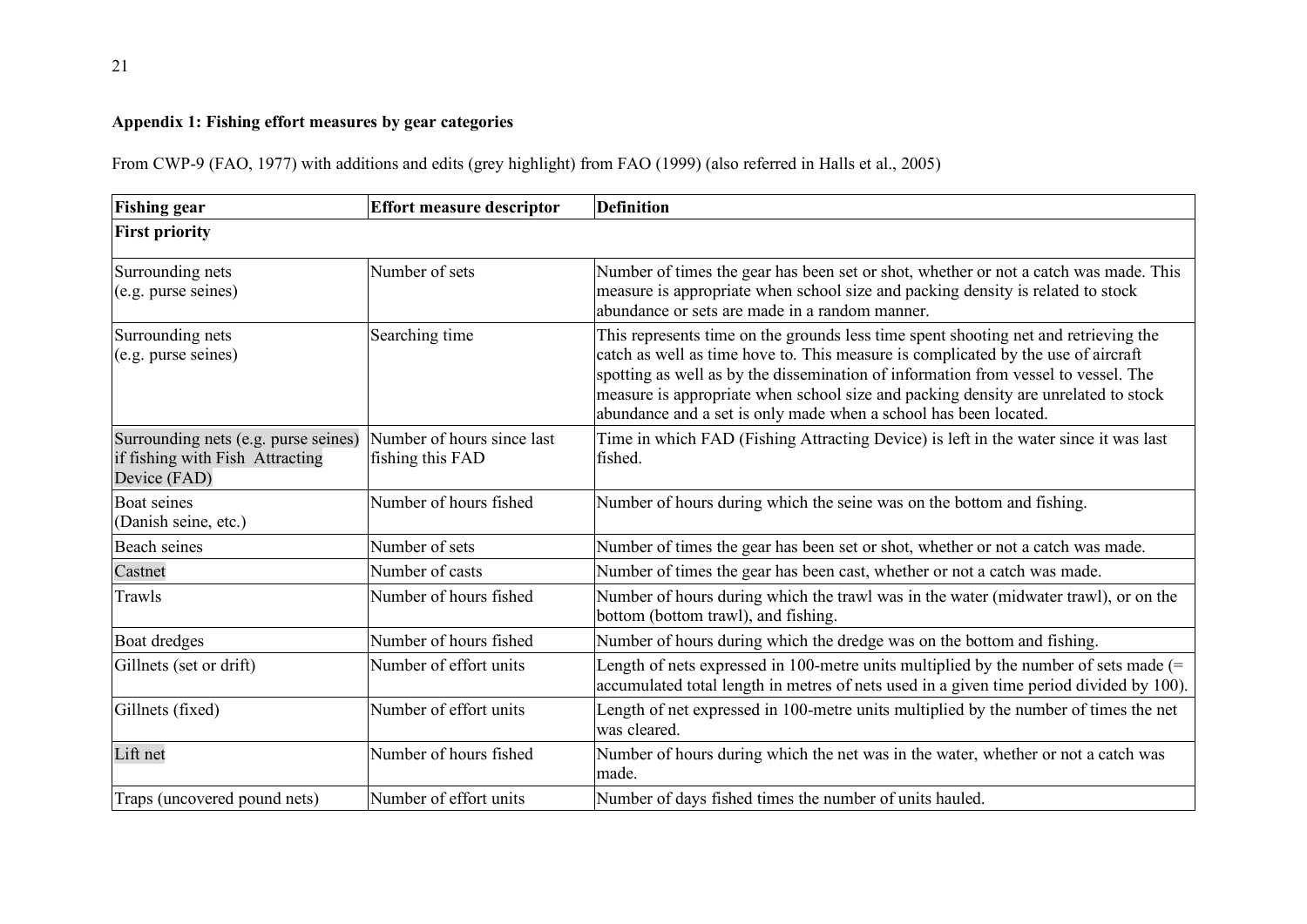| Covered pots and fyke nets                 | Number of effort units | Number of lifts times the number of units $($ = total number of units fished in a given<br>time period).                                                                                                                                                                                             |
|--------------------------------------------|------------------------|------------------------------------------------------------------------------------------------------------------------------------------------------------------------------------------------------------------------------------------------------------------------------------------------------|
| Longlines (set or drift)                   | Numbers of hooks       | Number of hooks fished in a given time period.                                                                                                                                                                                                                                                       |
| Pole-and-line                              | Number of days fished  | The number of days (24-hour periods, reckoned from midnight to midnight), on which<br>any fishing took place, including days during which searching took place without<br>fishing.                                                                                                                   |
| Rod-and-reel (recreational)                | Number of line-hours   | Number of hours during which the lines were in the water times number of lines used.                                                                                                                                                                                                                 |
| Troll                                      | Number of line-days    | Total number of line days in the given time period.                                                                                                                                                                                                                                                  |
| Jigs (hand and mechanical)                 | Number of line-days    | Total number of line days in the given time period.                                                                                                                                                                                                                                                  |
| Other small-scale net gears                | Number of operations   | Those small scale gears including push net, scoop net, drive-in net etc. Number of<br>fishing operations, whether or not a catch was made.                                                                                                                                                           |
| Other small-scale stationary gears         | Number of hours fished | Those gears include guiding barriers, bag net, stow net, portable net, etc. Number of<br>hours during which the gears were in the water for fishing, whether or not a catch was<br>made.                                                                                                             |
| Harpoons, spears etc.                      | Number of days fished  | The number of days (24-hour periods, reckoned from midnight to midnight), on which<br>any fishing took place, including days during which searching took place without<br>fishing.                                                                                                                   |
| <b>Second priority</b>                     |                        |                                                                                                                                                                                                                                                                                                      |
| <b>Boat seines</b><br>(Danish seine, etc.) | Number of sets made    | Number of times the gear has been set or shot, whether or not a catch was made.                                                                                                                                                                                                                      |
| Trawls                                     | Number of sets made    | Number of times the gear has been set or shot (either in mid-water or to the bottom),<br>whether or not a catch was made.                                                                                                                                                                            |
| Lift net                                   | Number of hours fished | Number of times the net was set or shot in the water, whether or not a catch was made.                                                                                                                                                                                                               |
| All gears                                  | Number of days fished  | The number of days (24-hour period, reckoned from midnight to midnight) on which<br>any fishing took place. For those fisheries in which searching is a substantial part of<br>the fishing operation, days in which searching but no fishing took place should be<br>included in "days fished" data. |
| <b>Third priority</b>                      |                        |                                                                                                                                                                                                                                                                                                      |
| All gears                                  | Number of days on      | The number of days (24-hour periods, reckoned from midnight to midnight), in which                                                                                                                                                                                                                   |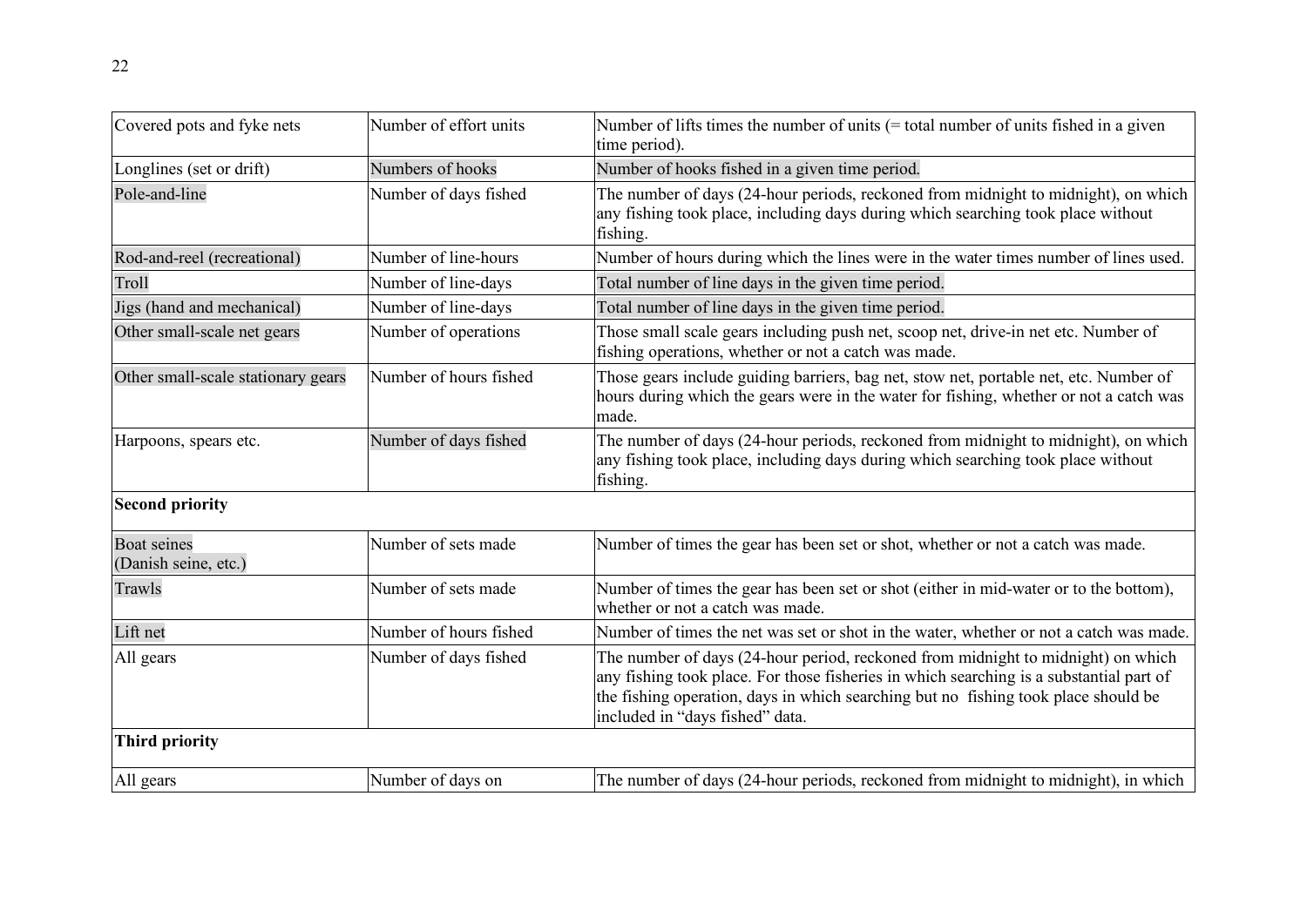|                        | ground                             | the vessel was on the fishing ground, and includes in addition to the days fishing and<br>searching also all the other days while the vessel was on the ground.                                                                                                                                                                                                                                                                                                                                                                                                                                                                                                                                                                                                                            |  |  |  |  |
|------------------------|------------------------------------|--------------------------------------------------------------------------------------------------------------------------------------------------------------------------------------------------------------------------------------------------------------------------------------------------------------------------------------------------------------------------------------------------------------------------------------------------------------------------------------------------------------------------------------------------------------------------------------------------------------------------------------------------------------------------------------------------------------------------------------------------------------------------------------------|--|--|--|--|
| <b>Fourth priority</b> |                                    |                                                                                                                                                                                                                                                                                                                                                                                                                                                                                                                                                                                                                                                                                                                                                                                            |  |  |  |  |
| All gears              | Number of days absent from<br>port | The number of days absent from port on any one trip should include the day the<br>fishing craft sailed but not the day of landing. Where it is known that fishing took<br>place on each day of the trip the number of "days absent from port" should include not<br>only the day of departure but also the day of arrival back in port. Where on any trip a<br>fishing craft visits more than one "fishing area" (as defined for statistical purposes) an<br>appropriate fraction of the total number of days absent from port should be allocated to<br>each "fishing area" in proportion to the number of days spent in each, so that the total<br>number of days absent on the trip will be the sum of the number of days allocated to<br>all of the different "fishing areas" visited. |  |  |  |  |
| <b>Fifth priority</b>  |                                    |                                                                                                                                                                                                                                                                                                                                                                                                                                                                                                                                                                                                                                                                                                                                                                                            |  |  |  |  |
| All gears              | Number of trips made               | Any voyage during which fishing took place in only one "fishing area" is to be<br>counted as one trip. When in a single trip a craft visits more than one "fishing area" an<br>appropriate fraction of the trips should be apportioned to each "fishing area" in<br>proportion to the number of days spent fishing in each, so that the total number of trips<br>for the Statistical Area as a whole will be the same as the sum of trips to each "fishing"<br>area".                                                                                                                                                                                                                                                                                                                      |  |  |  |  |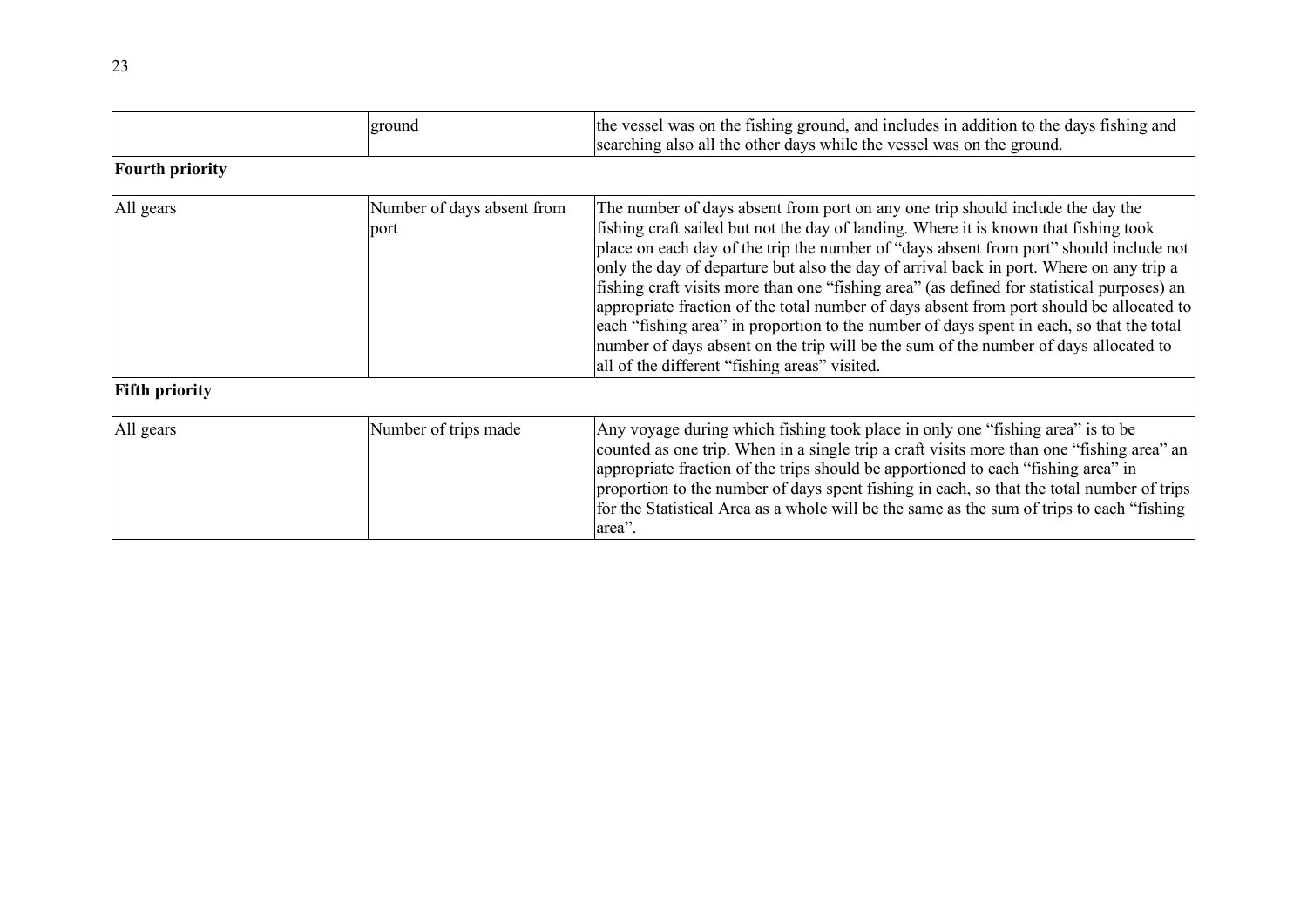# **Appendix 2: Proposed standard list of required effort units for fishing gear.**

From the technical workshop on global harmonization of tuna fisheries statistics (t-RFMO workshop) (FAO, 2019b)

| <b>Fishing gear</b>  | <b>Fishing mode</b> |              | <b>Potential CWP standard</b> |                         |  |  |  |  |
|----------------------|---------------------|--------------|-------------------------------|-------------------------|--|--|--|--|
|                      |                     | Recommended  | Alternate1                    | <b>Alternate2</b>       |  |  |  |  |
| Longline             |                     | Hooks        |                               |                         |  |  |  |  |
| Purse seine          | All                 | Days fishing | Sets                          | Fishing/searching hours |  |  |  |  |
| Purse seine          | Free school         | <b>Sets</b>  | Days fishing                  | Fishing/searching hours |  |  |  |  |
| Purse seine          | Associated          | Sets         | Days fishing                  |                         |  |  |  |  |
| Pole-and-line        |                     | Days fishing | No. of poles used             | <b>Sets</b>             |  |  |  |  |
| Troll                |                     | Days fishing | No. lines set                 |                         |  |  |  |  |
| Handline             |                     | Days fishing | Hooks set                     |                         |  |  |  |  |
| Drift gillnet        |                     | Days fishing | Net length set                |                         |  |  |  |  |
| Ring-net             |                     | Days fishing | Sets                          | <b>Trips</b>            |  |  |  |  |
| Harpoon              |                     | Days fishing |                               |                         |  |  |  |  |
| Recreational (sport) |                     | Days fishing |                               |                         |  |  |  |  |
| <b>Trawl</b>         |                     | Days fishing | Fishing hours                 |                         |  |  |  |  |
| Trap                 |                     | Days fishing |                               |                         |  |  |  |  |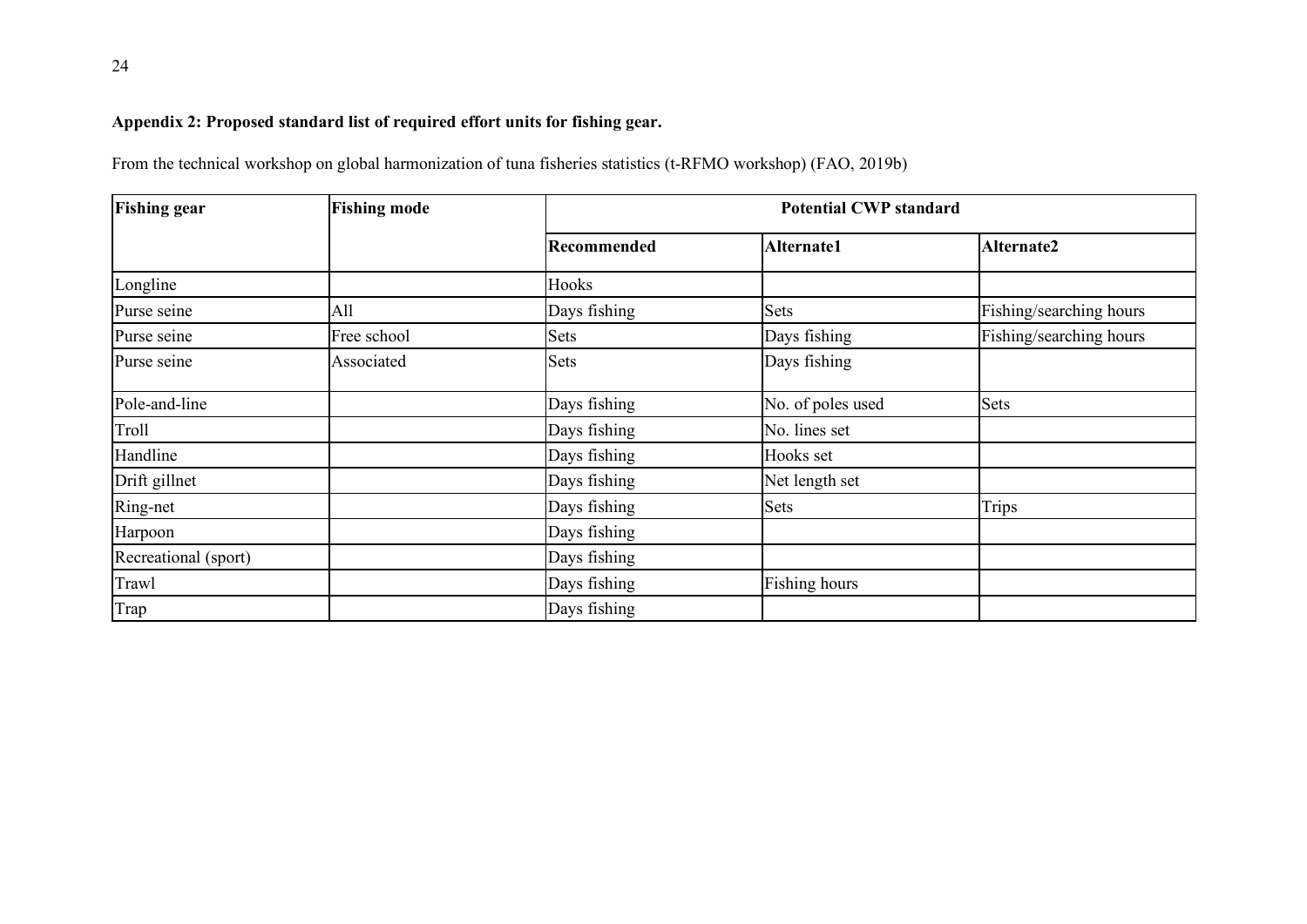# **Appendix 3: Composite table of standard measures of fishing effort by ISSCFG gear categories and fishing mode**

This table is based on measures of fishing effort by gear categories reported in Halls et al. (2005) and measures of fishing effort by gear categories and fishing mode proposed at the t-RFMO workshop (FAO, 2019b). The gear categories as those listed in ISSCFG (2016) (FAO, 2021b) and identified fishing modes are currently limited to purse seines (i.e free-school/ unassociated: fishing on schools not associated with floating objects; Associated: fishing on schools associated with floating objects).

| <b>Gear category</b><br>(ISSCFG, 2016)         | <b>Fishing mode</b>              | <b>Effort measure descriptor</b>                                                          |                           |                                            |                  |                 | <b>Source</b>                        |
|------------------------------------------------|----------------------------------|-------------------------------------------------------------------------------------------|---------------------------|--------------------------------------------|------------------|-----------------|--------------------------------------|
|                                                |                                  | Priority 1<br>(Recommended)                                                               | Priority 2                | Priority 3                                 | Priority 4       | Priority 5      |                                      |
|                                                |                                  |                                                                                           |                           |                                            |                  |                 |                                      |
| <b>SURROUNDING NETS</b>                        |                                  | Number of sets                                                                            | Number of hours<br>fished | Number of days on Number of days<br>ground | absent from port | Number of trips | Halls et al 2005                     |
| <b>Purse seines</b>                            | Free-<br>school/unassoc<br>iated | Number of sets                                                                            | Number of days<br>fished  | Number of hours<br>fished                  |                  |                 | t-RFMO workshop                      |
| <b>Purse seines</b>                            | Associated                       | Number of sets or<br>Number of hours since<br>last fishing this FAD<br>(Halls et al 2005) | Number of days<br>fished  | Number of hours<br>fished                  |                  |                 | -RFMO workshop/<br>Halls et al 2005  |
| <b>Purse seines</b>                            |                                  | Number of days fished                                                                     | Number of sets            | Number of hours<br>fished                  |                  |                 | -RFMO workshop                       |
| <b>Surrounding nets</b><br>without purse lines |                                  | Number of sets                                                                            | Number of days<br>fished  | Number of days on<br>ground                |                  |                 | Halls et al 2005                     |
| Surrounding nets (nei)                         |                                  | Number of days fished                                                                     | Number of sets            | Number of days on<br>ground                |                  |                 | :-RFMO workshop/<br>Halls et al 2005 |
|                                                |                                  |                                                                                           |                           |                                            |                  |                 |                                      |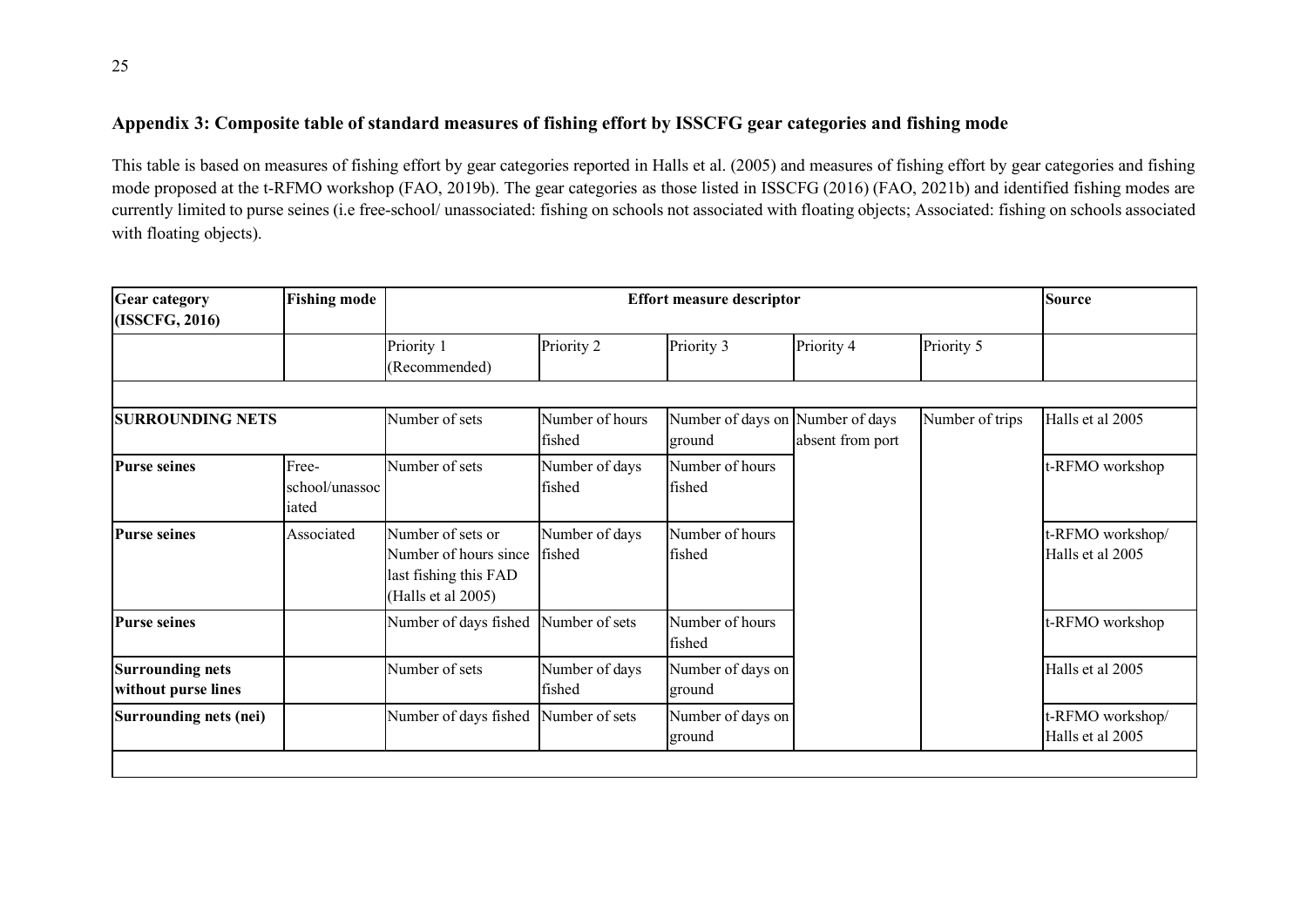| <b>SEINE NETS</b>                      | Number of sets                        | Number of days<br>fished  | Number of days on Number of days<br>ground | absent from port | Number of trips | Halls et al 2005                     |
|----------------------------------------|---------------------------------------|---------------------------|--------------------------------------------|------------------|-----------------|--------------------------------------|
| <b>Beach seines</b>                    |                                       |                           |                                            |                  |                 |                                      |
| <b>Boat seines</b>                     | Number of hours fished Number of sets |                           |                                            |                  |                 | Halls et al 2005                     |
| Seine nets (nei)                       |                                       |                           |                                            |                  |                 |                                      |
| <b>TRAWLS</b>                          | Number of days fished                 | Number of hours<br>fished | Number of days on Number of days<br>ground | absent from port | Number of trips | t-RFMO workshop/<br>Halls et al 2005 |
| <b>Beam trawls</b>                     | or Number of sets                     |                           |                                            |                  |                 |                                      |
| Single boat bottom otter<br>trawls     | (Halls et al 2005)                    |                           |                                            |                  |                 |                                      |
| <b>Twin bottom otter trawls</b>        |                                       |                           |                                            |                  |                 |                                      |
| <b>Multiple bottom otter</b><br>trawls |                                       |                           |                                            |                  |                 |                                      |
| <b>Bottom pair trawls</b>              |                                       |                           |                                            |                  |                 |                                      |
| <b>Bottom trawls (nei)</b>             |                                       |                           |                                            |                  |                 |                                      |
| Single boat midwater<br>otter trawls   |                                       |                           |                                            |                  |                 |                                      |
| Midwater pair trawls                   |                                       |                           |                                            |                  |                 |                                      |
| Midwater trawls (nei)                  |                                       |                           |                                            |                  |                 |                                      |
| Semipelagic trawls                     |                                       |                           |                                            |                  |                 |                                      |
| Trawls (nei)                           |                                       |                           |                                            |                  |                 |                                      |
|                                        |                                       |                           |                                            |                  |                 |                                      |
| <b>DREDGES</b>                         | Number of hours fished Number of sets | [consider                 | Number of days on Number of days<br>ground | absent from port | Number of trips | Halls et al 2005                     |
| <b>Towed dredges</b>                   |                                       | including]                |                                            |                  |                 |                                      |
| <b>Hand dredges</b>                    |                                       |                           |                                            |                  |                 |                                      |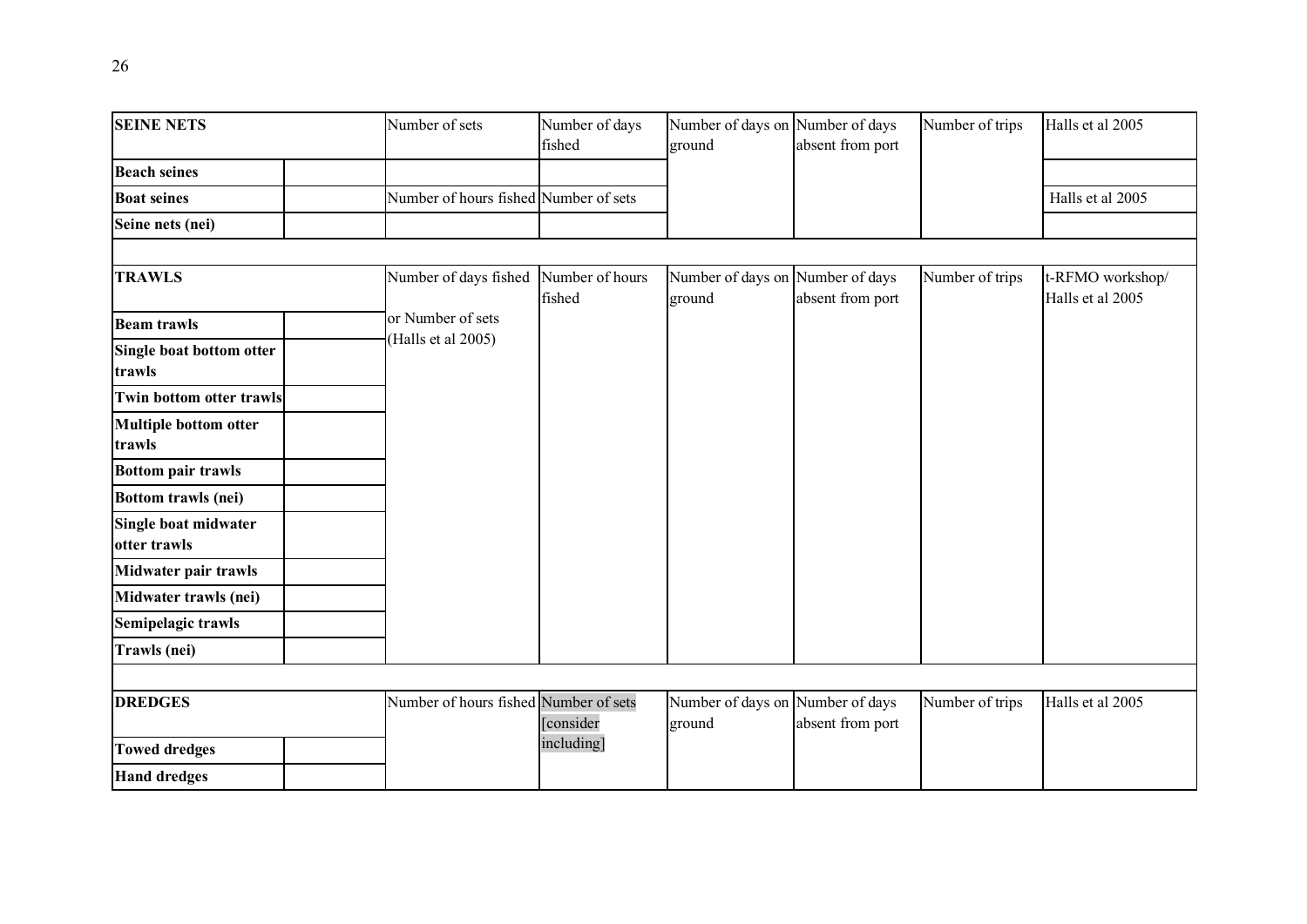| <b>Mechanized dredges</b>                     |                        |                           |                                            |                  |                 |                                      |
|-----------------------------------------------|------------------------|---------------------------|--------------------------------------------|------------------|-----------------|--------------------------------------|
| Dredges (nei)                                 |                        |                           |                                            |                  |                 |                                      |
|                                               |                        |                           |                                            |                  |                 |                                      |
| <b>LIFT NETS</b>                              | Number of days fished  | Number of hours<br>fished | Number of days on Number of days<br>ground | absent from port | Number of trips | t-RFMO workshop/<br>Halls et al 2005 |
| <b>Portable lift nets</b>                     |                        |                           |                                            |                  |                 |                                      |
| <b>Boat-operated lift nets</b>                |                        |                           |                                            |                  |                 |                                      |
| <b>Shore-operated</b><br>stationary lift nets |                        |                           |                                            |                  |                 |                                      |
| Lift nets (nei)                               |                        |                           |                                            |                  |                 |                                      |
|                                               |                        |                           |                                            |                  |                 |                                      |
| <b>FALLING GEAR</b>                           | Number of casts        | Number of days<br>fished  | Number of days on Number of days<br>ground | absent from port | Number of trips | Halls et al 2005                     |
| <b>Cast nets</b>                              |                        |                           |                                            |                  |                 |                                      |
| Cover pots/<br><b>Lantern</b> nets            |                        |                           |                                            |                  |                 |                                      |
| <b>Falling gear (nei)</b>                     |                        |                           |                                            |                  |                 |                                      |
|                                               |                        |                           |                                            |                  |                 |                                      |
| <b>GILLNETS AND</b><br><b>ENTANGLING NETS</b> | Number of effort units | Number of days<br>fished  | Number of days on Number of days<br>ground | absent from port | Number of trips | Halls et al 2005                     |
| Set gillnets (anchored)                       |                        |                           |                                            |                  |                 |                                      |
| <b>Drift gillnets</b>                         | Number of days fished  | Length of net set         |                                            |                  |                 | t-RFMO workshop                      |
| <b>Encircling gillnets</b>                    |                        |                           |                                            |                  |                 |                                      |
| <b>Fixed gillnets</b><br>(on stakes)          |                        |                           |                                            |                  |                 |                                      |
| <b>Trammel nets</b>                           |                        |                           |                                            |                  |                 |                                      |
| <b>Combined gillnets-</b>                     |                        |                           |                                            |                  |                 |                                      |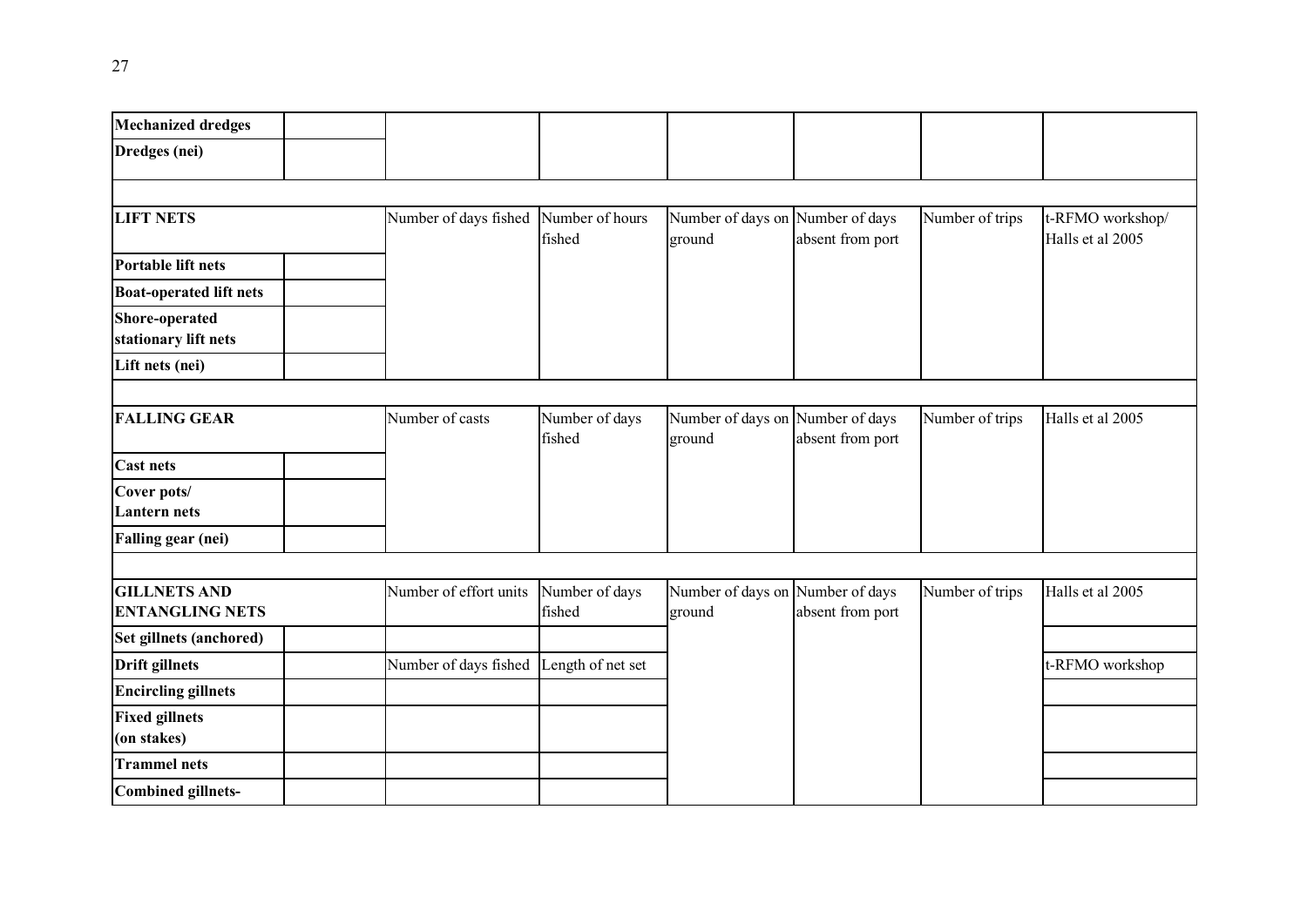| trammel nets                                          |               |                              |                          |                                            |                  |                 |                                      |
|-------------------------------------------------------|---------------|------------------------------|--------------------------|--------------------------------------------|------------------|-----------------|--------------------------------------|
| <b>Gillnets</b> and<br>entangling nets (nei)          |               |                              |                          |                                            |                  |                 |                                      |
|                                                       |               |                              |                          |                                            |                  |                 |                                      |
| <b>TRAPS</b>                                          |               | Number of effort units       | Number of days<br>fished | Number of days on Number of days<br>ground | absent from port | Number of trips | t-RFMO workshop/<br>Halls et al 2005 |
| <b>Stationary uncovered</b><br>pound nets             |               | or Number of hours<br>fished |                          |                                            |                  |                 |                                      |
| Pots                                                  |               |                              |                          |                                            |                  |                 |                                      |
| <b>Fyke nets</b>                                      |               |                              |                          |                                            |                  |                 |                                      |
| <b>Stow nets</b>                                      |               |                              |                          |                                            |                  |                 |                                      |
| Barriers, fences,<br>weirs, etc.                      |               |                              |                          |                                            |                  |                 |                                      |
| <b>Aerial traps</b>                                   |               |                              |                          |                                            |                  |                 |                                      |
| Traps (nei)                                           |               |                              |                          |                                            |                  |                 |                                      |
|                                                       |               |                              |                          |                                            |                  |                 |                                      |
| <b>HOOKS AND LINES</b>                                |               | Numbers of hooks set         | Number of sets           | Number of days on Number of days<br>ground | absent from port | Number of trips | t-RFMO workshop/<br>Halls et al 2005 |
| <b>Handlines and hand-</b><br>operated pole-and-lines | line          |                              |                          |                                            |                  |                 |                                      |
|                                                       | pole and line | Number of poles used         |                          |                                            |                  |                 | t-RFMO workshop                      |
| <b>Mechanized lines and</b><br>pole-and-lines         | line          |                              |                          |                                            |                  |                 |                                      |
|                                                       | pole and line | Number of poles used         |                          |                                            |                  |                 | t-RFMO workshop                      |
| <b>Set longlines</b>                                  |               |                              |                          |                                            |                  |                 |                                      |
| <b>Drifting longlines</b>                             |               |                              |                          |                                            |                  |                 |                                      |
| Longlines (nei)                                       |               |                              |                          |                                            |                  |                 |                                      |
| <b>Vertical lines</b>                                 |               | Number of line-days          | Number of days           |                                            |                  |                 | Halls et al 2005                     |
|                                                       |               |                              |                          |                                            |                  |                 |                                      |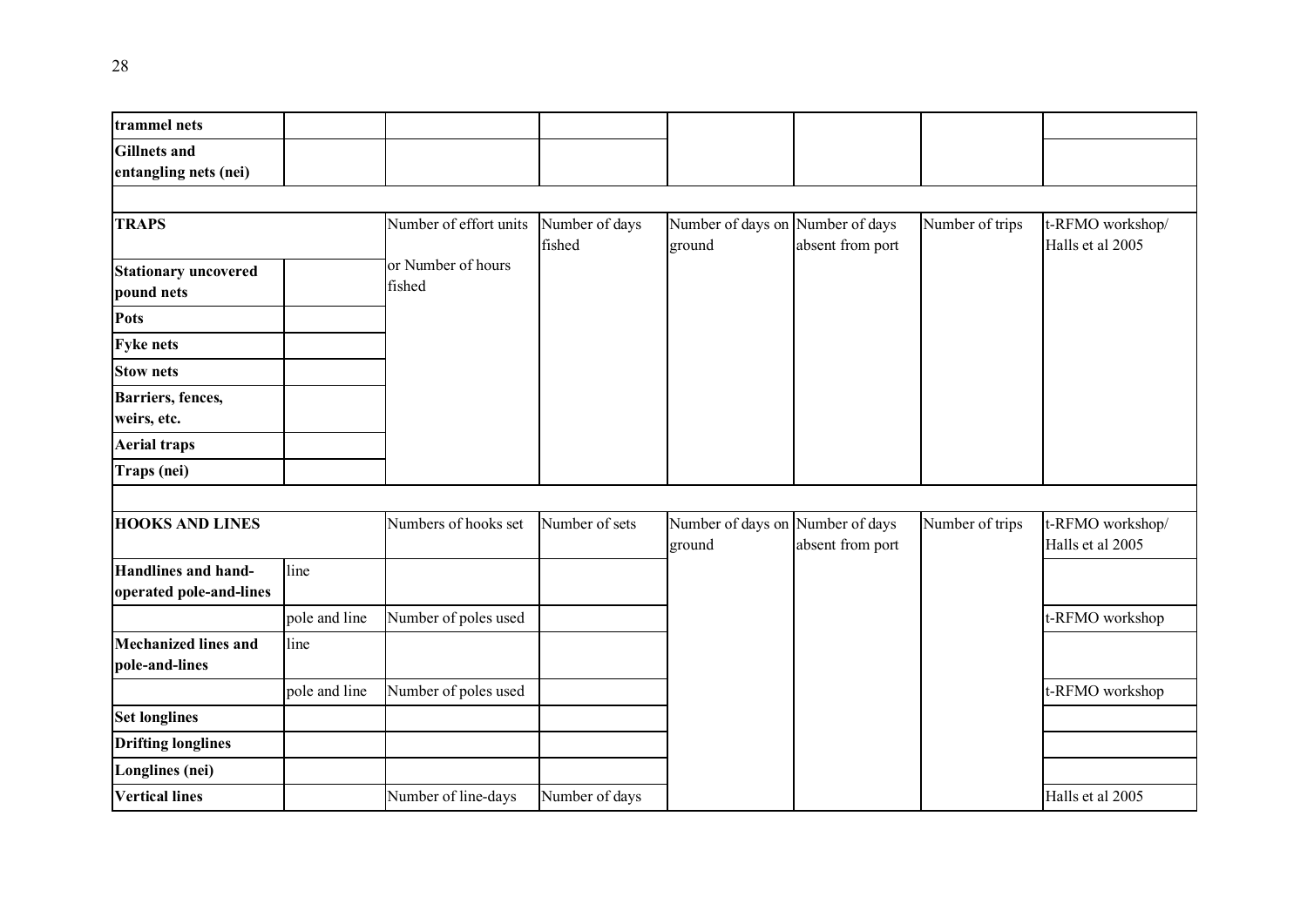|                               |                             | fished                                                                                                                                                                                                                      |                                            |                  |                 |                                      |  |  |
|-------------------------------|-----------------------------|-----------------------------------------------------------------------------------------------------------------------------------------------------------------------------------------------------------------------------|--------------------------------------------|------------------|-----------------|--------------------------------------|--|--|
| <b>Trolling lines</b>         |                             |                                                                                                                                                                                                                             |                                            |                  |                 |                                      |  |  |
| Hooks and lines (nei)         |                             |                                                                                                                                                                                                                             |                                            |                  |                 |                                      |  |  |
|                               |                             |                                                                                                                                                                                                                             |                                            |                  |                 |                                      |  |  |
| <b>MISCELLANEOUS Gear</b>     | Number of operations        | Number of days<br>fished                                                                                                                                                                                                    | Number of days on Number of days<br>ground | absent from port | Number of trips | t-RFMO workshop/<br>Halls et al 2005 |  |  |
| <b>Harpoons</b>               |                             |                                                                                                                                                                                                                             |                                            |                  |                 |                                      |  |  |
| <b>Hand implements</b>        |                             |                                                                                                                                                                                                                             |                                            |                  |                 |                                      |  |  |
| <b>Pumps</b>                  |                             |                                                                                                                                                                                                                             |                                            |                  |                 |                                      |  |  |
| <b>Electric fishing</b>       |                             |                                                                                                                                                                                                                             |                                            |                  |                 |                                      |  |  |
| <b>Pushnets</b>               |                             |                                                                                                                                                                                                                             |                                            |                  |                 |                                      |  |  |
| <b>Scoopnets</b>              |                             |                                                                                                                                                                                                                             |                                            |                  |                 |                                      |  |  |
| <b>Drive-in nets</b>          |                             |                                                                                                                                                                                                                             |                                            |                  |                 |                                      |  |  |
| <b>Diving</b>                 |                             |                                                                                                                                                                                                                             |                                            |                  |                 |                                      |  |  |
| Gear nei                      |                             |                                                                                                                                                                                                                             |                                            |                  |                 |                                      |  |  |
|                               |                             |                                                                                                                                                                                                                             |                                            |                  |                 |                                      |  |  |
| <b>GEAR NOT KNOWN</b>         | Number of days on           | Number of days                                                                                                                                                                                                              | Number of trips                            |                  |                 | Halls et al 2005                     |  |  |
| <b>Gear not known</b>         | ground                      | absent from port                                                                                                                                                                                                            |                                            |                  |                 |                                      |  |  |
|                               |                             |                                                                                                                                                                                                                             |                                            |                  |                 |                                      |  |  |
| <b>SPORT AND RECREATIONAL</b> |                             | Note: Sport and recreational fishing gears are not explicitly mentioned in ISSCFG, however they are included here for further<br>consideration by TG-effort including whether these could be considered as 'fishing modes'. |                                            |                  |                 |                                      |  |  |
| <b>All gears</b>              | Number of days fished       |                                                                                                                                                                                                                             |                                            |                  |                 | t-RFMO workshop                      |  |  |
| <b>Rod-and-reel</b>           | Number of line-hours        | Number of days<br>fished                                                                                                                                                                                                    | Number angler<br>trips                     |                  |                 | Halls et al 2005                     |  |  |
| <b>Dive hours</b>             | Number of hours in<br>water | Number da                                                                                                                                                                                                                   |                                            |                  |                 | NOAA, SEFSC, US<br>Caribbean USVI l  |  |  |
| <b>Dive tanks</b>             | Number tanks used in        |                                                                                                                                                                                                                             |                                            |                  |                 | NOAA, SEFSC, US                      |  |  |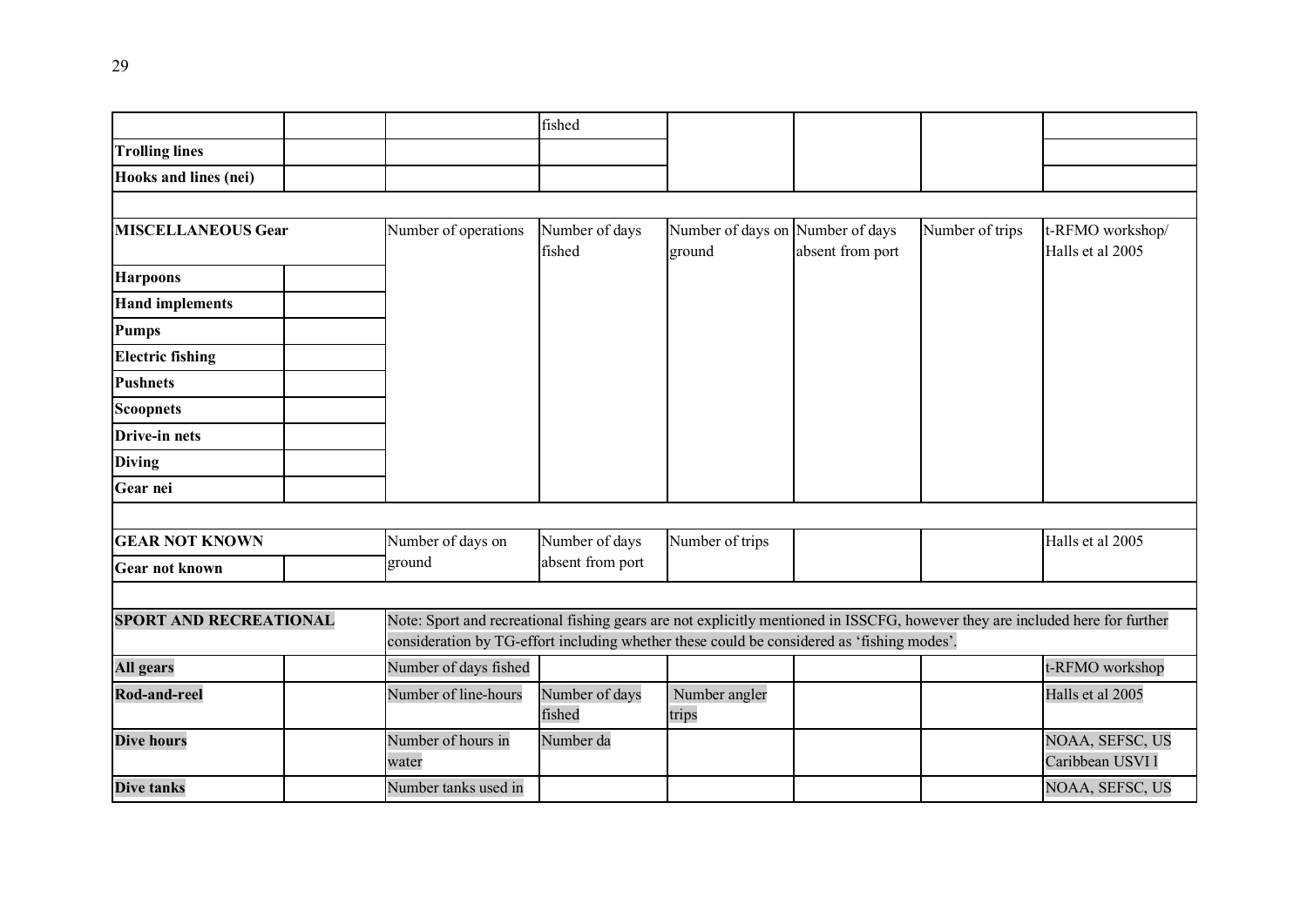|  | dive |  |  | Caribbean USV <sub>1</sub> |
|--|------|--|--|----------------------------|
|  |      |  |  | book form                  |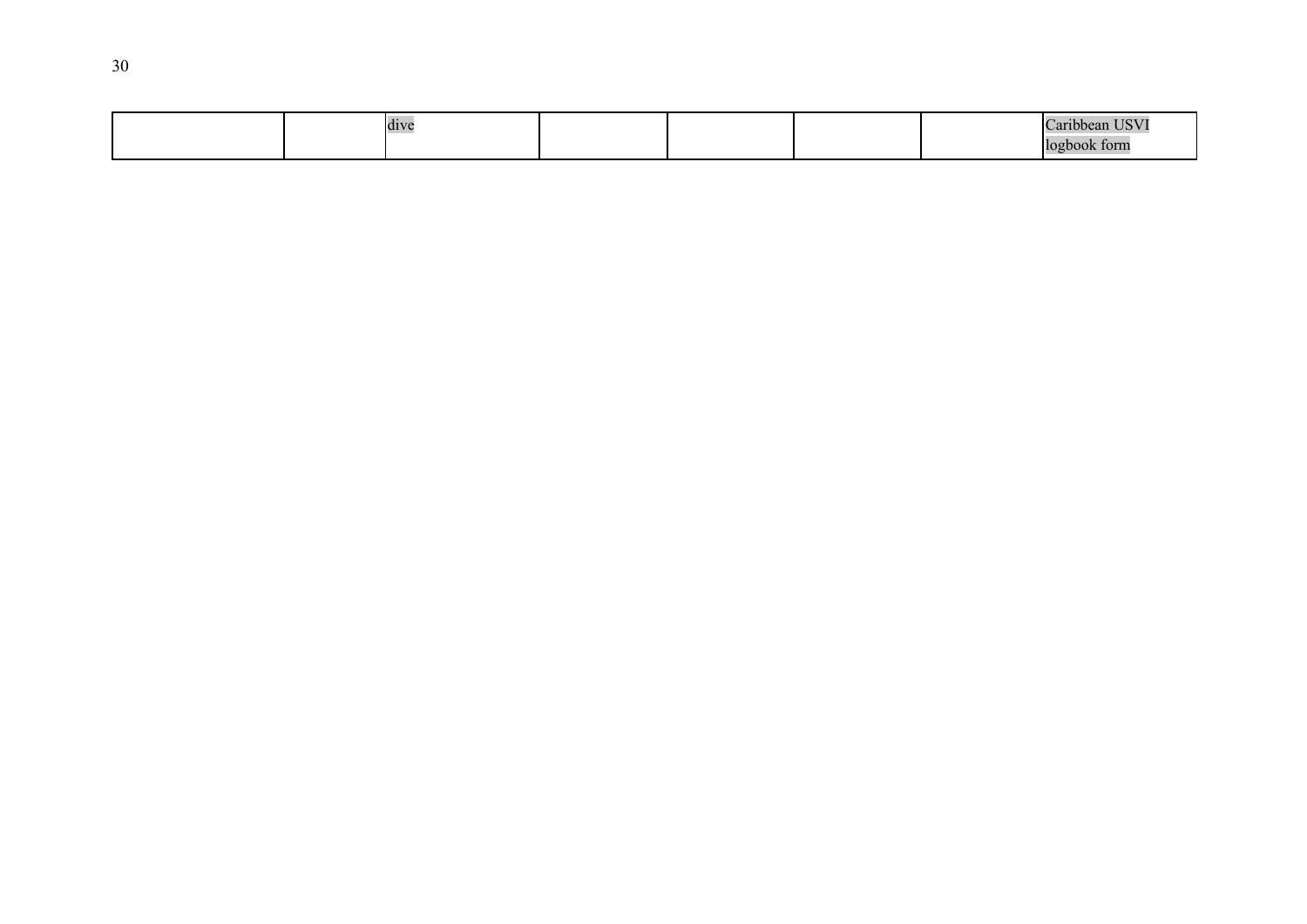# **Appendix 4: ISSCFG gear categories commonly used in sport and recreational fishing and associated measures of fishing effort**

This table lists the ISSCFG gear categories (Appendix 3) which are commonly used in sport and recreational fishing and associated measures of fishing effort. Examples are given with reference to sport and recreational fishing gear.

| Gear category (ISSCFG, 2016)               | <b>Examples of gear</b> | <b>Effort measure descriptor</b> |                        |                     |  |  |  |
|--------------------------------------------|-------------------------|----------------------------------|------------------------|---------------------|--|--|--|
|                                            |                         | Priority 1 (Recommended)         | Priority 2             | Priority 3          |  |  |  |
| <b>ALL GEAR</b>                            |                         | Number of days fished            | Number of hours fished | Number of trips     |  |  |  |
| <b>SEINE NETS</b>                          |                         |                                  |                        |                     |  |  |  |
| <b>Beach seines</b>                        | Beach seine             |                                  |                        |                     |  |  |  |
| <b>LIFT NETS</b>                           |                         |                                  |                        |                     |  |  |  |
| Portable lift nets                         | Dilly net               |                                  |                        |                     |  |  |  |
| <b>FALLING GEAR</b>                        |                         |                                  |                        |                     |  |  |  |
| <b>Cast nets</b>                           | Throw net               |                                  |                        |                     |  |  |  |
| <b>GILLNETS AND ENTANGLING NETS</b>        |                         |                                  |                        |                     |  |  |  |
| Set gillnets (anchored)                    | Gillnet                 |                                  |                        |                     |  |  |  |
| <b>TRAPS</b>                               |                         |                                  |                        |                     |  |  |  |
| <b>Stationary uncovered pound nets</b>     | Pound net               |                                  |                        |                     |  |  |  |
| <b>Pots</b>                                | Pot                     |                                  |                        |                     |  |  |  |
| <b>Fyke nets</b>                           | Fyke net                |                                  |                        |                     |  |  |  |
| <b>HOOKS AND LINES</b>                     |                         |                                  |                        |                     |  |  |  |
| Handlines and hand-operated pole-and-lines | Handline, rod and reel  | Number of line-hours             | Number of days fished  | Number angler trips |  |  |  |
| <b>Vertical lines</b>                      | Dropline                |                                  |                        |                     |  |  |  |
| <b>Trolling lines</b>                      | Trolling line           |                                  |                        |                     |  |  |  |
| <b>MISCELLANEOUS Gear</b>                  |                         |                                  |                        |                     |  |  |  |
| <b>Harpoons</b>                            | Spear                   |                                  |                        |                     |  |  |  |